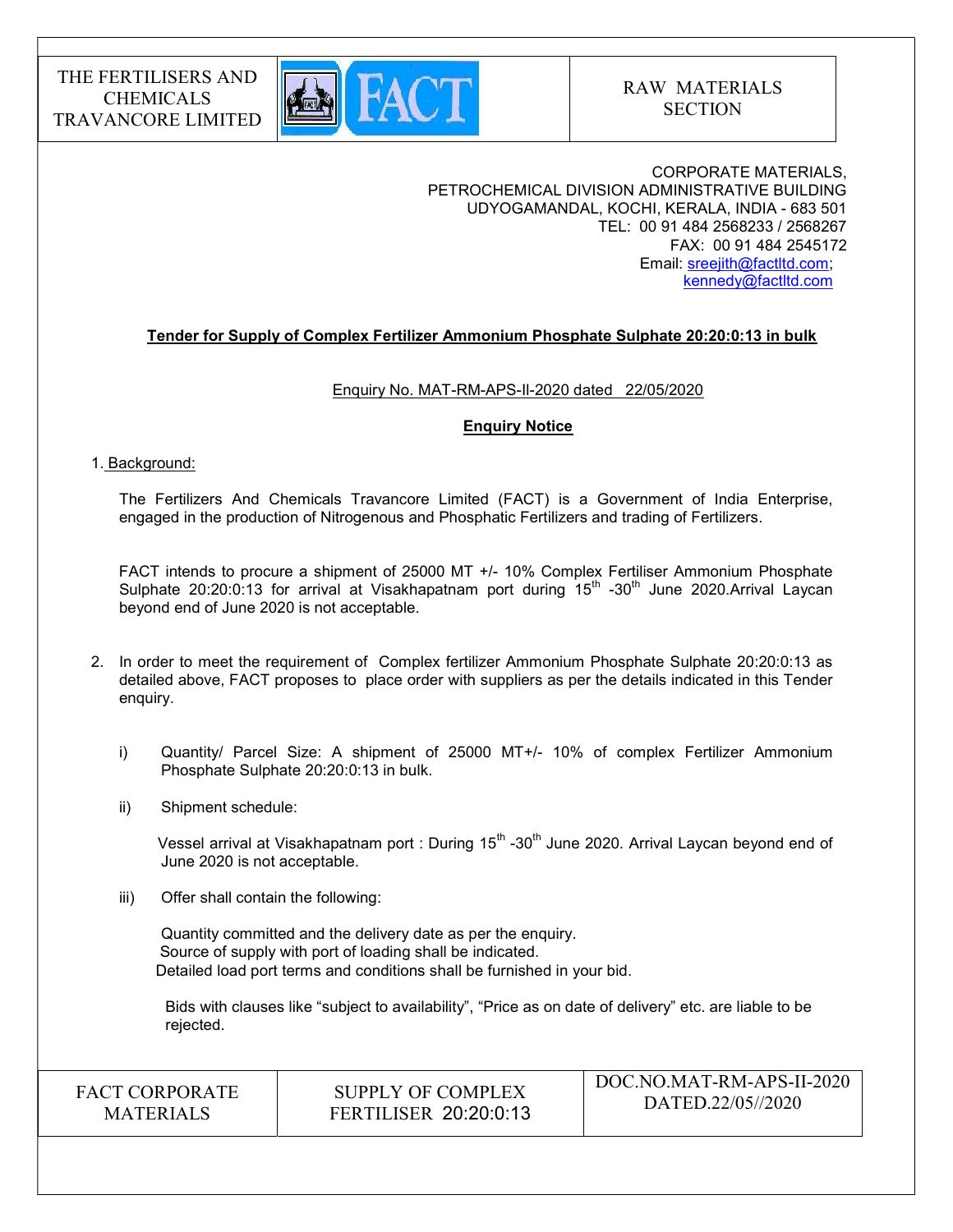

- iv) Price: Both CFR Visakhapatnam and FOB load port prices on 180 days credit basis. Please note that both FOB and CFR rates are to be quoted failing which the offer is liable to be rejected. FACT shall place the Purchase Order with both FOB and CFR options and reserve the right to accept either the FOB or the CFR option.
- (v) Franchise: If any, to be indicated.
- vi) Specifications: Material supplied should conform to the specifications given in Annexure-A.
- .vii) Terms and conditions: Shall be as per Annexures attached. Please submit bid strictly in accordance with the same. Please note that we will arrange insurance .
- 3. Rate: Bidder shall quote their rates strictly in the Price Bid Format enclosed as **Annexure K**.
- 4. Validity of Offer: Offers shall be valid for a period of 10 days from the due date of tender opening and shall not be withdrawn by the party during its validity.
- 5. Earnest Money Deposit (EMD).

Bidder shall submit along with their bid Earnest Money Deposit (EMD) as detailed in Instructions to Bidders (Annexure-B). EMD shall be USD 1 PMT (USD One per MT) for the offered quantity. Bidder shall submit EMD along with their bid in the form of RTGS payment. FACT's account details to enable RTGS payment given below

The Bank Details are as follows:

STATE BANK OF INDIA COMMERCIAL BRANCH VANKARATH TOWERS PADIVATTOM COCHIN 682024

CONTACT NOS : BOBEN MATHAI : 8593070731 BRANCH LANDLINE : 0484 - 2340028/29

A/c No : 10590232386 IFSC : SBIN0004062 SWIFT : SBININBB245 TYPE : CC ACCOUNT

The EMD is exempted in the case of:

- i) Manufacturers / producers who have supplied a minimum Quantity of 22500 MT Fertilizers to PSEs/Coops, in India.
- ii) Reputed traders who have supplied a minimum Quantity of 22500 MT Fertilizers to FACT for at least two years in the last five years. Necessary documents shall be provided to prove the exemption criteria.

| SUPPLY OF COMPLEX<br>FACT CORPORATE<br><b>FERTILISER 20:20:0:13</b><br><b>MATERIALS</b> | DOC.NO.MAT-RM-APS-II-2020<br>DATED.22/05//2020 |
|-----------------------------------------------------------------------------------------|------------------------------------------------|
|-----------------------------------------------------------------------------------------|------------------------------------------------|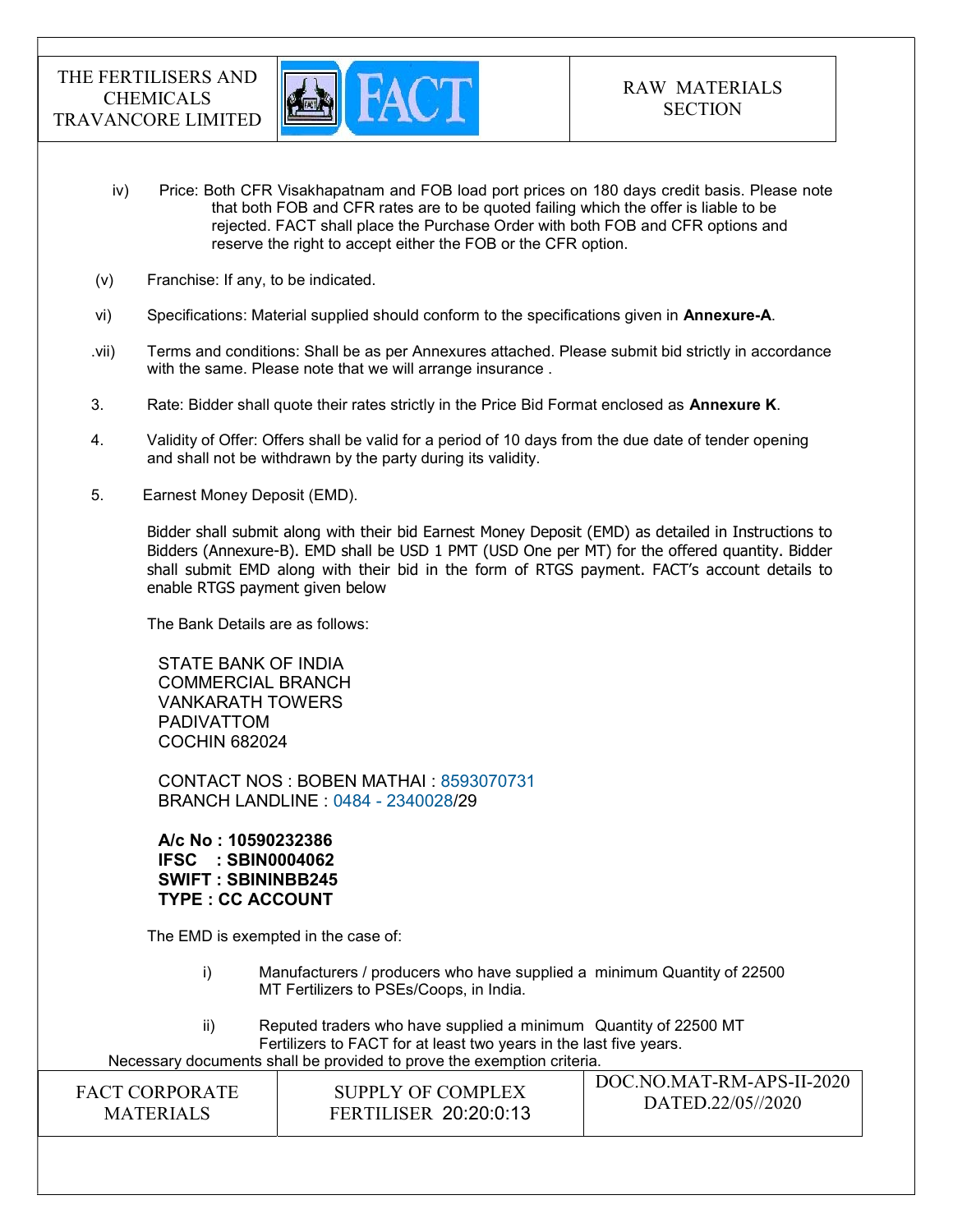

6. Pre qualification Criteria:

The pre-qualification criteria will be as below:

Should have supplied to any buyer (in India or outside) at least one shipment of 25,000 MT+/- 10% any fertilizers as per FCO, on CFR basis during any one of the preceding three years ending as on the date of Part- A bid opening.

The following relevant documents, duly attested by the Applicant's Authorized Signatory, shall be submitted in support of the above:

- a) Copy of Purchase Order(s)/Agreement(s)
- b) Copy of Bill(s) of Lading
- c) Copy of Invoice(s)
- d) Traders have to submit Letter(s) issued by the Fertilizer Producer's Authorized Signatory confirming to backup with respect to quality and quantity along with copy/copies of Analysis Reports showing all parameters as per FCO specifications, duly attested by the Producer's Authorized Signatory.

Notes:

 All bidders shall furnish, along with their Part A bid, Pre-qualification Questionnaire (Annexure- C and Annexure - D), duly filled, attaching all supporting documents as required therein.

7. Evaluation will be done on landed cost at Visakhapatnam Port including Insurance charges, applicable port dues, customs duty etc. based on the CFR price on 180 days credit basis. Exchange Rate for conversion of CFR price will be the RBI reference rate on the date of opening of Part-A the tender. If the date of opening is a Bank holiday, the exchange rate of the previous Bank working day will be considered for evaluation. Bank charges as below will be loaded for evaluation.

Current foreign LC charges; Usance LCs below 5 crores : 0.375% p. a ;Usance LCs above 5 crores. 0.1% p. a.

Current Inland LC charges; Usance LCs up to 30 days : 0.175% flat ;Usance LCs beyond 30 days : 0.175% + 0.05% per month.

- 8. All vessels calling at Visakhapatnam should have valid P&I and Classification certificates, which should be covered by International Group of P & I Clubs and classified with International Association of Classification Societies as stipulated by the Ministry of Shipping, Govt.of India. If not, necessary relaxation has to be taken by Vessel Owner from Ministry of Shipping, Govt. of India as per circular No.SR-12020/2/2011-MG dated 2 Aug'12 issued by Ministry of Shipping, well in advance of vessel's arrival, failing which permission will not be granted by Port for berthing of vessel.
- $\overline{D}$ 9. Payment: Payment shall be on  $180<sup>th</sup>$  day from BL date by LC. LC opening charges and Bank charges in India shall be to FACT's account. All charges outside India, including confirmation

| <b>FACT CORPORATE</b> | SUPPLY OF COMPLEX            | DOC.NO.MAT-RM-APS-II-2020 |
|-----------------------|------------------------------|---------------------------|
| <b>MATERIALS</b>      | <b>FERTILISER 20:20:0:13</b> | DATED.22/05//2020         |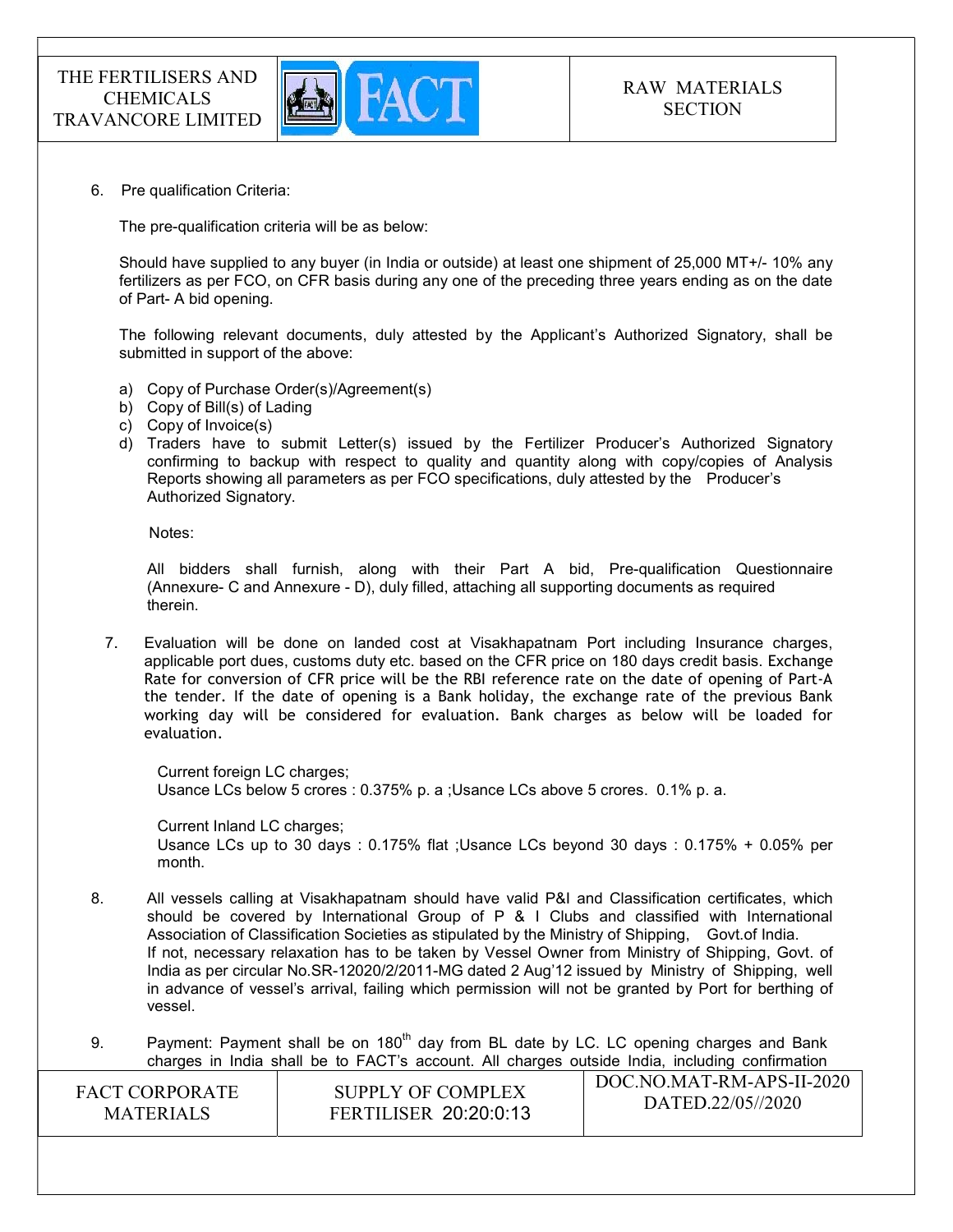

charges, in case confirmation is required, shall be to seller's account. Acceptance of the material shall be based on samples drawn by Central Fertilizer Quality Control Laboratory in India. The quality so determined at discharge port shall be final and binding on supplier. Weighment shall be as determined by draft survey conducted through and by independent internationally reputed surveyor/inspection agency appointed by FACT at the port of discharge. The Payment shall be based on B/L quantity or drafts survey whichever is less.

- 10. Other Terms and Conditions: All other terms and conditions shall be as detailed in the various Annexures attached along with this enquiry.
- 11. Bids shall be submitted on a two-part basis, Part A and Part B, as detailed in the Instructions to Bidders (Annexure-B).

Due date / time for submission of bids: 01/06/2020 - 1400 hrs IST. Due date/ time for opening of Bids: 01/06/2020 - 1430 hrs IST.

 Bids shall be complete giving all the requirements as per the enquiry. Evaluation of bids shall be made based on the details given in the bid. Post-bid clarifications on price, quantity, delivery schedule, lay time, payment terms and shipment terms are unacceptable except against any post bid clarification as required by FACT. Post bid clarifications on suo-motu basis will be summarily rejected and such action by bidders will be viewed seriously.

Please submit your bid complete in all respects, within the stipulated time.

Thanking you,

Deputy General Manager (Materials) - RM For FACT Ltd, Cochin.

-------------------

| Encl: | Annexure | A  | - Specifications of Complex fertiliser 20:20:0:13            |
|-------|----------|----|--------------------------------------------------------------|
| 2.    | Annexure | B  | - Instructions to Bidders                                    |
| 3     | Annexure | С  | - Pre-qualification Questionnaire                            |
| 4.    | Annexure | D  | - Details of previous supplies                               |
| 5.    | Annexure | E. | - Terms and Conditions for Purchase                          |
| 6.    | Annexure | F  | - Shipping terms for FOB Contract                            |
| 7.    | Annexure | G  | - Shipping Terms for CFR contract                            |
| 8.    | Annexure | H  | - Compliance Statement                                       |
| 9.    | Annexure | J  | - Un priced copy of Price Bid Format                         |
| 10.   | Annexure | K  | - Price Bid Format                                           |
| 11.   | Annexure |    | - List of Banks                                              |
| 12.   | Annexure | N  | - Proforma of Bank Guarantee in lieu of Security<br>Deposit. |
|       |          |    |                                                              |

FACT CORPORATE MATERIALS

SUPPLY OF COMPLEX FERTILISER 20:20:0:13 DOC.NO.MAT-RM-APS-II-2020 DATED.22/05//2020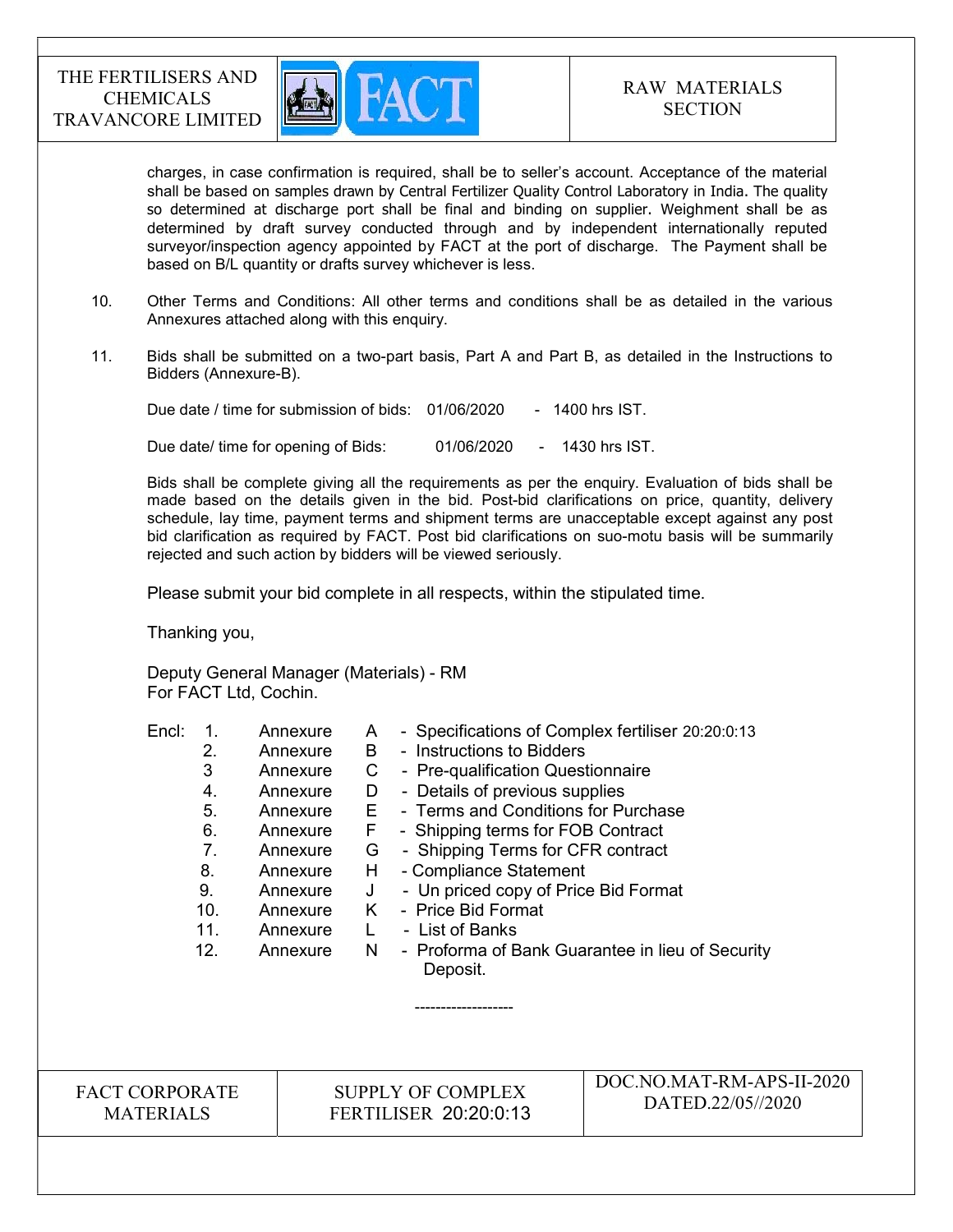

# Annexure-A

# SPECIFICATION OF AMMONIUM PHOSPHATE SULPHATE (20:20:0:13)

Complex Fertiliser Ammonium Phosphate Sulphate 20:20:0:13 in loose bulk confirming to Indian FCO

| 1. Moisture per cent by weight, maximum                                | 1.0  |
|------------------------------------------------------------------------|------|
| 2. Total Nitrogen (ammonical +urea) per cent by weight, minimum        | 20.0 |
| 3. Ammonical nitrogen per cent by weight, minimum                      | 18.0 |
| 4. Available phosphorus (as $P_2O_5$ ) per cent by weight, minimum     | 20.0 |
| 5. Water soluble phosphorus (as $P_2O_5$ ) per cent by weight, minimum | 17.0 |
| 6. Sulphate Sulphur (as S) percent by weight, minimum                  | 13.0 |
|                                                                        |      |

7. Particle size-Minimum 90 per cent of the material shall be retained between 1mm and 4mm IS sieve.

-------------------------------------------------------------------------------------------------------------------------

FACT CORPORATE MATERIALS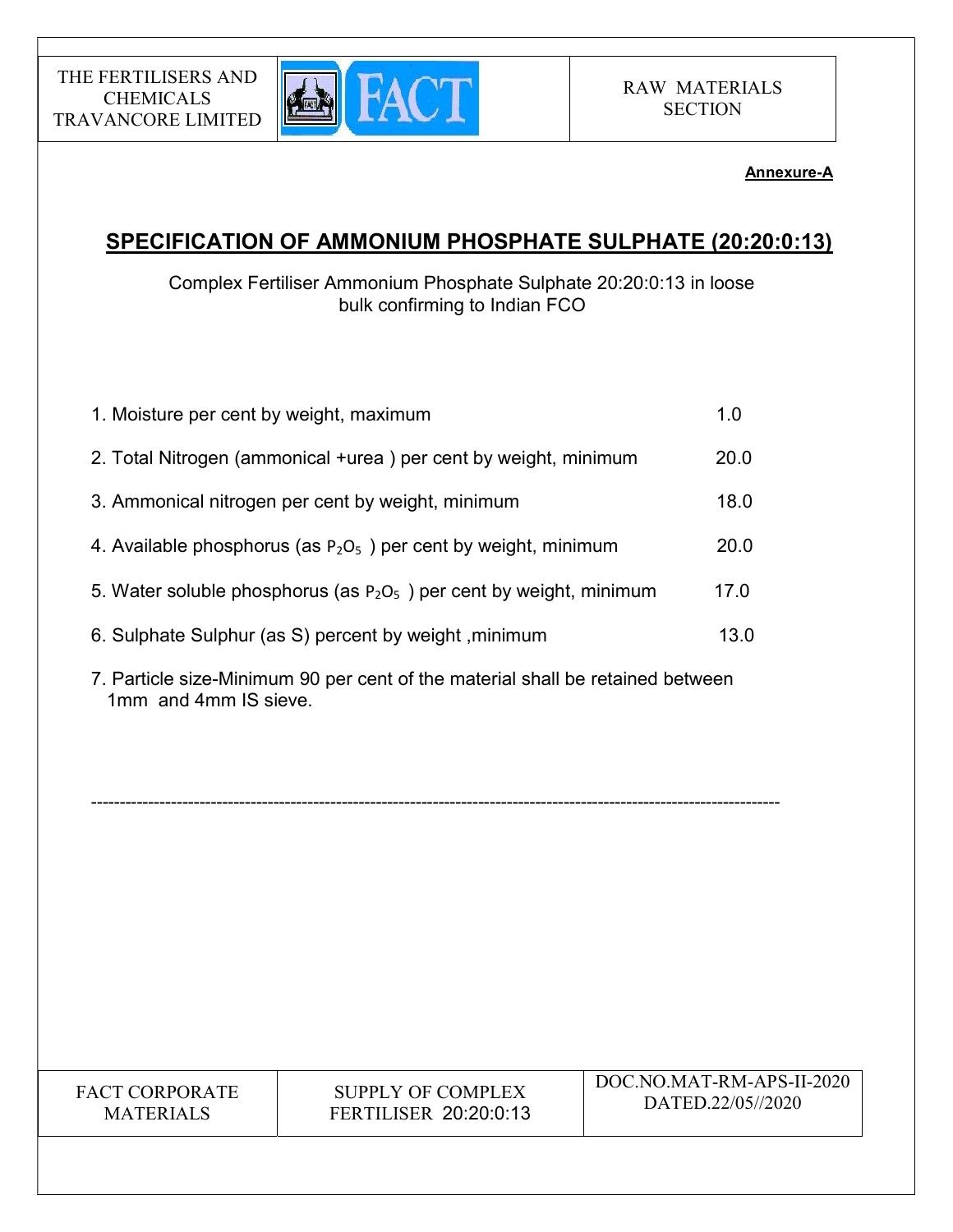

### Annexure B

### INSTRUCTIONS TO BIDDERS

1. Definitions:

FACT: Shall mean The Fertilisers and Chemicals Travancore Limited, having registered office at Udyogamandal, Cochin, Kerala and its various Divisions. This enquiry is sent by Corporate Materials, FACT - Head Office, Udyogamandal.

Bidder: Shall mean the firm/manufacturer/trader/individual who submits bid in response to this enquiry.

Seller: Shall mean the firm/manufacturer/trader/individual on whom FACT places the Purchase Order.

Contract value: Total all-inclusive price for the order quantity.

- 2. Bidders shall study carefully the Enquiry Notice, Instructions to Bidders and all Terms and Conditions attached along with this enquiry. All conditions set out therein shall be binding on the bidders unless conflicting with any conditions expressly stated by FACT, while accepting any bid in the event of such acceptance.
- 3. Earnest Money Deposit (EMD):

Bidder shall submit along with their bid Earnest Money Deposit (EMD) as detailed below:

EMD shall be USD 1 PMT (USD One Per MT) for the offered quantity. Bidder shall submit EMD along with their bid in the form of RTGS payment

STATE BANK OF INDIA COMMERCIAL BRANCH VANKARATH TOWERS PADIVATTOM COCHIN 682024

CONTACT NOS : BOBEN MATHAI : 8593070731 BRANCH LANDLINE : 0484 - 2340028/29

A/c No : 10590232386 IFSC : SBIN0004062 SWIFT : SBININBB245 TYPE : CC ACCOUNT

The RTGS remittance towards EMD has to be made and UTR Number informed to us by email/fax prior to the due date/time for submission of bid.

FACT CORPORATE **MATERIALS** 

SUPPLY OF COMPLEX FERTILISER 20:20:0:13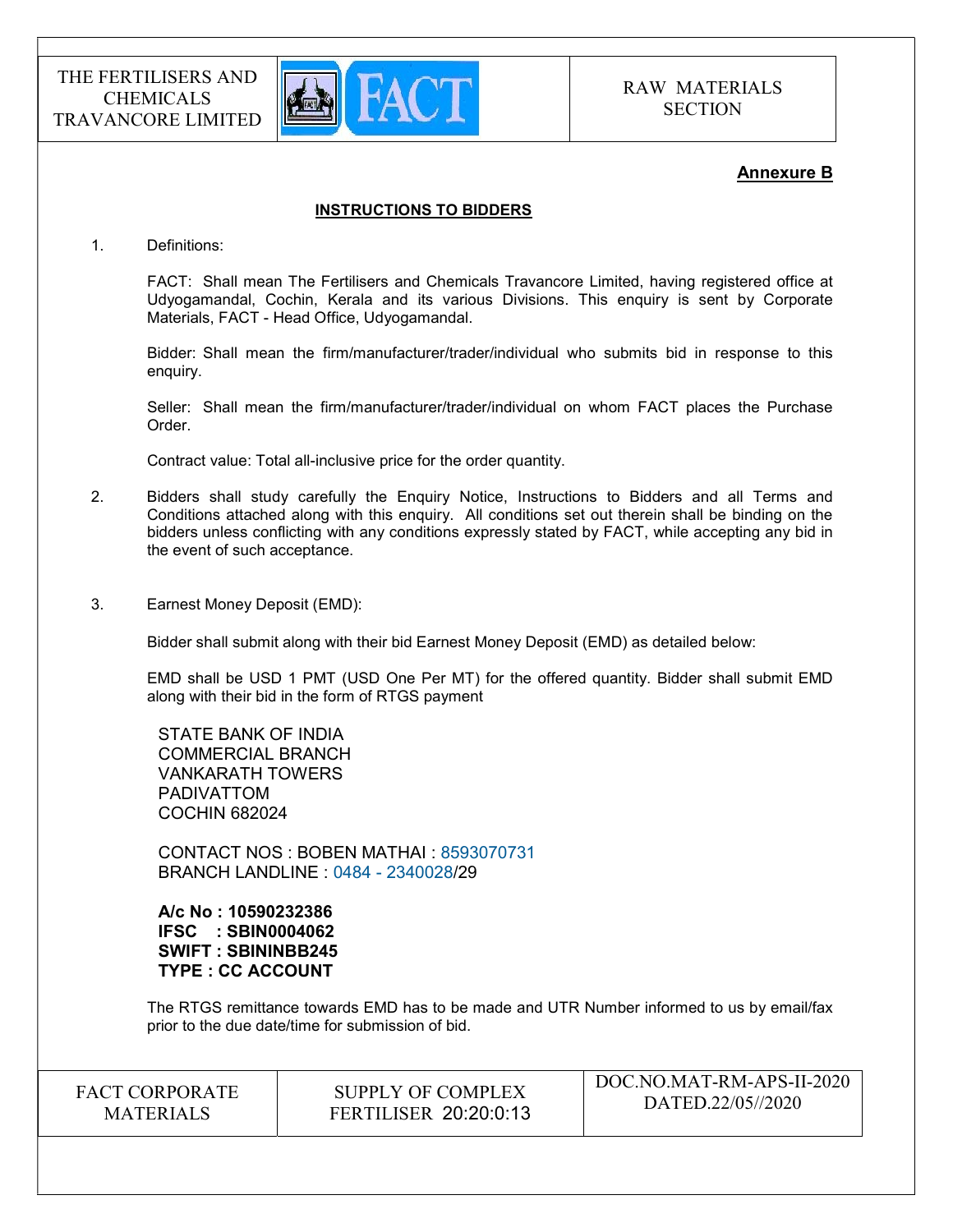

Bids without EMD are liable to be rejected.

EMD shall not carry any interest. In case the bidder who is awarded the contract so desire to adjust the EMD against Security Deposit, the same may be allowed by FACT, based on written request. EMD of the unsuccessful bidders shall be refunded after award of the contract(s).

The EMD is exempted in the case of:

- i) Manufacturers / producers who have supplied a minimum Quantity of 22500 MT Fertilizers to PSEs/Coops, in India.
- ii) Reputed traders who have supplied a minimum Quantity of 22500 MT Fertilizers to FACT for at least two years in the last five years.

Necessary documents shall be provided to prove the exemption criteria.

4. Submission /opening of bids:

Bids shall be submitted on a two-part basis, Part A and Part B, as detailed in the Instructions to Bidders vide Annexure - B.

Part A bid shall be the Pre-qualification cum Techno-commercial bid and shall consist of the following:

- 1. Annexure A Specifications of complex fertilizer 20:20:0:13
- 2. Annexure B Instructions to Bidders
- 3 Annexure C Pre-qualification Questionnaire
- 4. Annexure D Details of previous supplies
- 5. Annexure E Terms and Conditions for Purchase
- 6. Annexure F Shipping terms for FOB Contract
- 7. Annexure G Shipping terms for CFR contract
- 8. Annexure H Compliance Statement
- 9. Annexure J Un-priced copy of Price bid

10. Earnest Money Deposit (EMD) by way of RTGS Payment.

Annexures A to J shall be signed and sealed by the Authorized Signatory of the bidder on all pages. Annexures C and D shall be filled in with all the required details and all supporting documents as required therein shall be attached as part of this document.

Annexure-H shall indicate deviations, if any, in the terms of the enquiry documents (Enquiry Notice and all Annexures) as offered by them, referring the relevant Annexures/clauses.

Bidder shall indicate in the un-priced copy of the Price Bid Format (Annexure J) whether quoted/ not quoted against each item. Bidder shall not indicate rates in the un-priced copy of Annexure J.

Part B bid shall be the Price bid. Bidders are required to quote their rates strictly in the Price Bid format enclosed as Annexure K.

| <b>FACT CORPORATE</b> | SUPPLY OF COMPLEX            | DOC.NO.MAT-RM-APS-II-2020 |
|-----------------------|------------------------------|---------------------------|
| <b>MATERIALS</b>      | <b>FERTILISER 20:20:0:13</b> | DATED.22/05//2020         |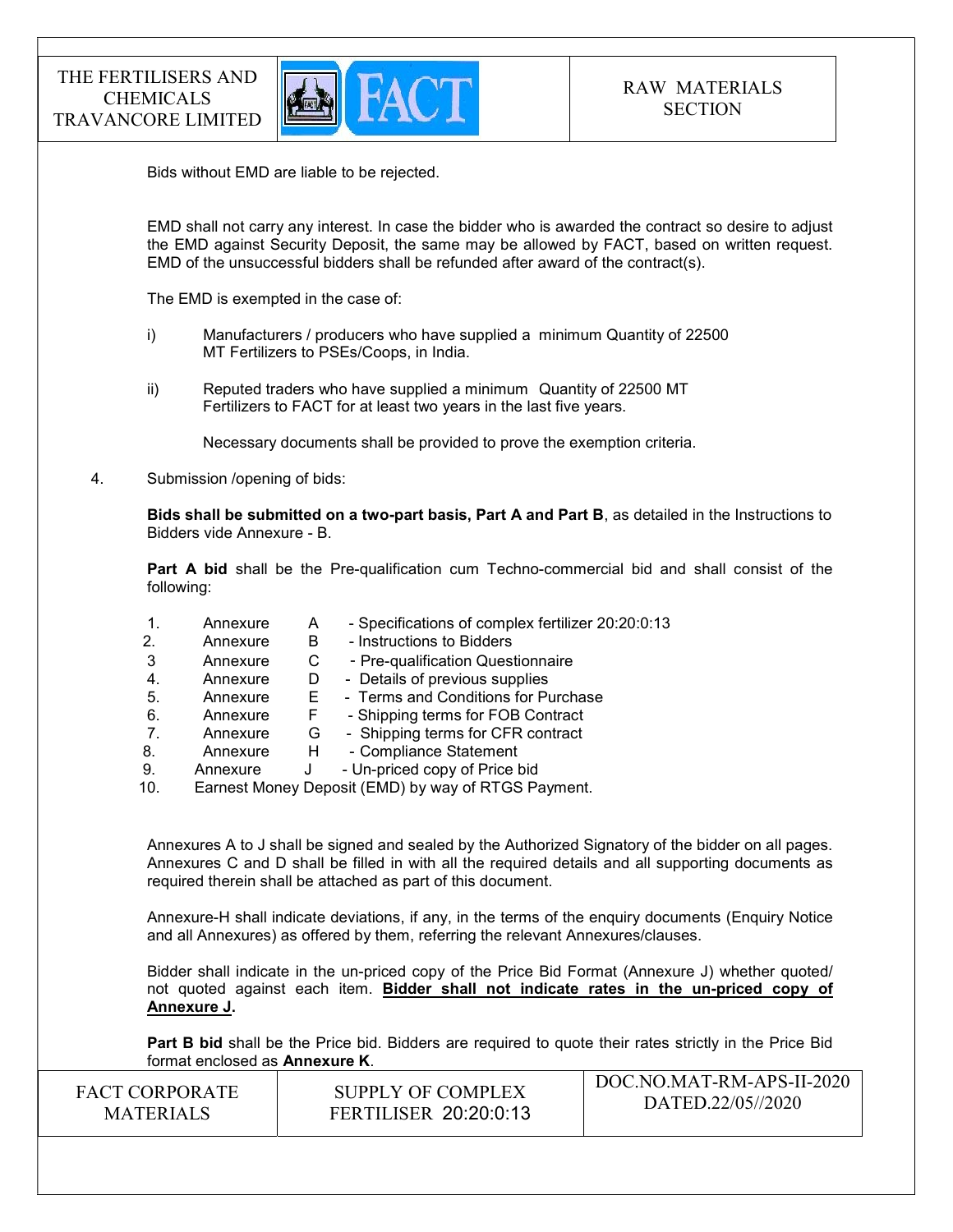

 All tender documents shall be in English language. All other information shall also be supplied by the tenderer in English language. All quoted prices shall be indicated by tenderer both in figures and words and where there is difference between quoted in figures and quoted in words, the prices quoted in words shall prevail.

Part A bid consisting of Annexures A to J above and the EMD shall be enclosed in an envelope and sealed and shall superscribe the enquiry No., Name of the bidder and indicate as Part A bid.

Part B bid (Annexure-K), duly signed by the bidder and affixed with bidder's seal, shall be enclosed in another envelope and sealed, which shall also superscribe the enquiry No and Name of bidder and indicate as Part B Bid.

The envelopes containing Part A bid and Part B bid as above shall be enclosed and sealed in another envelope, also superscribing the enquiry No and Name of the bidder.

The sealed envelope containing Part A and Part B bids as above shall be addressed and submitted to the Assistant Officer (Administration), Central Bid Registration Cell, PD Administration Building, FACT Ltd., Udyogamandal, Cochin - 683 501 not later than the time stipulated in the enquiry. Delayed/late bids are liable to be rejected. Even though this enquiry stipulates two part bid , offers sent by e-mail shall be considered as a special case. Email shall be sent separately as per below ;

#### PART A-Technical bid shall be sent sreejith@factltd.com/ kennedy@factltd.com

#### PART B-Price bid shall only be sent to aps2@factltd.com.

The following officer in Administration Department are authorized to receive bids.

1) Ms. Ancy Mathew.-Officer (Admin).

Due date and time for submission of bids: 01/06/2020, 1400 hrs IST.

Bids shall be opened at the Administrative Office, FACT Petrochemical Division, Udyogamandal in the presence of bidders or their authorized representatives who may be present. Bidder's representatives attending the bid opening shall bring with them the authorization from the bidder.

Due date/Time for opening of Bids: 01/06/2020 1430 hrs IST.

5. Validity of Bid: Bid shall be valid at least till 1800 hrs IST on 11/06/2020.

The original bid shall not be withdrawn within the validity period even if negotiations are done or counter offer made by us

 $\overline{1}$  DOC. NO.MAT. BM-A DS-II-2020 6. Bids shall be complete giving all the requirements as per the enquiry. Evaluation of bids shall be made based on the details given in the bid. Post-bid clarifications on price, quantity, delivery schedule, lay time, payment terms and shipment terms are unacceptable except against any post

| <b>FACT CORPORATE</b> | SUPPLY OF COMPLEX            | DOC.NO.MAT-RM-APS-II-2020 |
|-----------------------|------------------------------|---------------------------|
| <b>MATERIALS</b>      | <b>FERTILISER 20:20:0:13</b> | DATED.22/05//2020         |
|                       |                              |                           |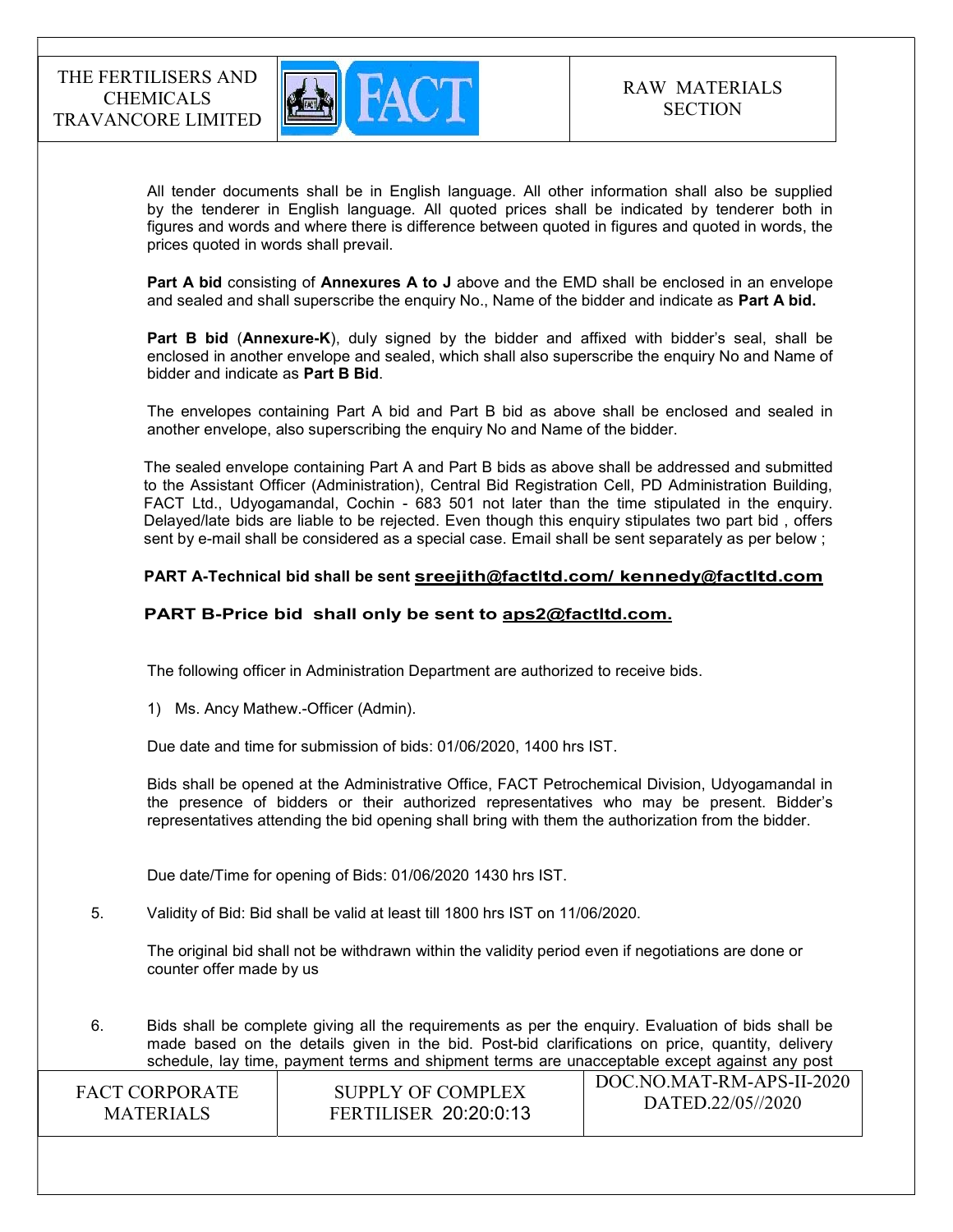

bid clarification as required by FACT. Post bid clarifications on suo-motu basis will be summarily rejected and such action by bidders will be viewed seriously.

- 7. The bids shall be neatly written in ink/typed with pages consecutively numbered and shall be signed on all pages. Bids shall be free from over writing and all corrections shall be duly attested by the bidder. All rates shall be filled in figures and words. If there is any difference between the amount given in figures and words, the lower of the two shall be considered.
- 8. The bid shall be signed by authorized persons only.

---------------------

- 9. FACT is not bound to accept the lowest bid and reserves the right to reject any or all the bids without assigning any reason(s) whatsoever. FACT also reserves the right to place order/ orders on one or more bidders or cancel this enquiry.
- 10. FACT reserves the right to extend without giving any reason(s) the closing date/time of the enquiry.

FACT CORPORATE MATERIALS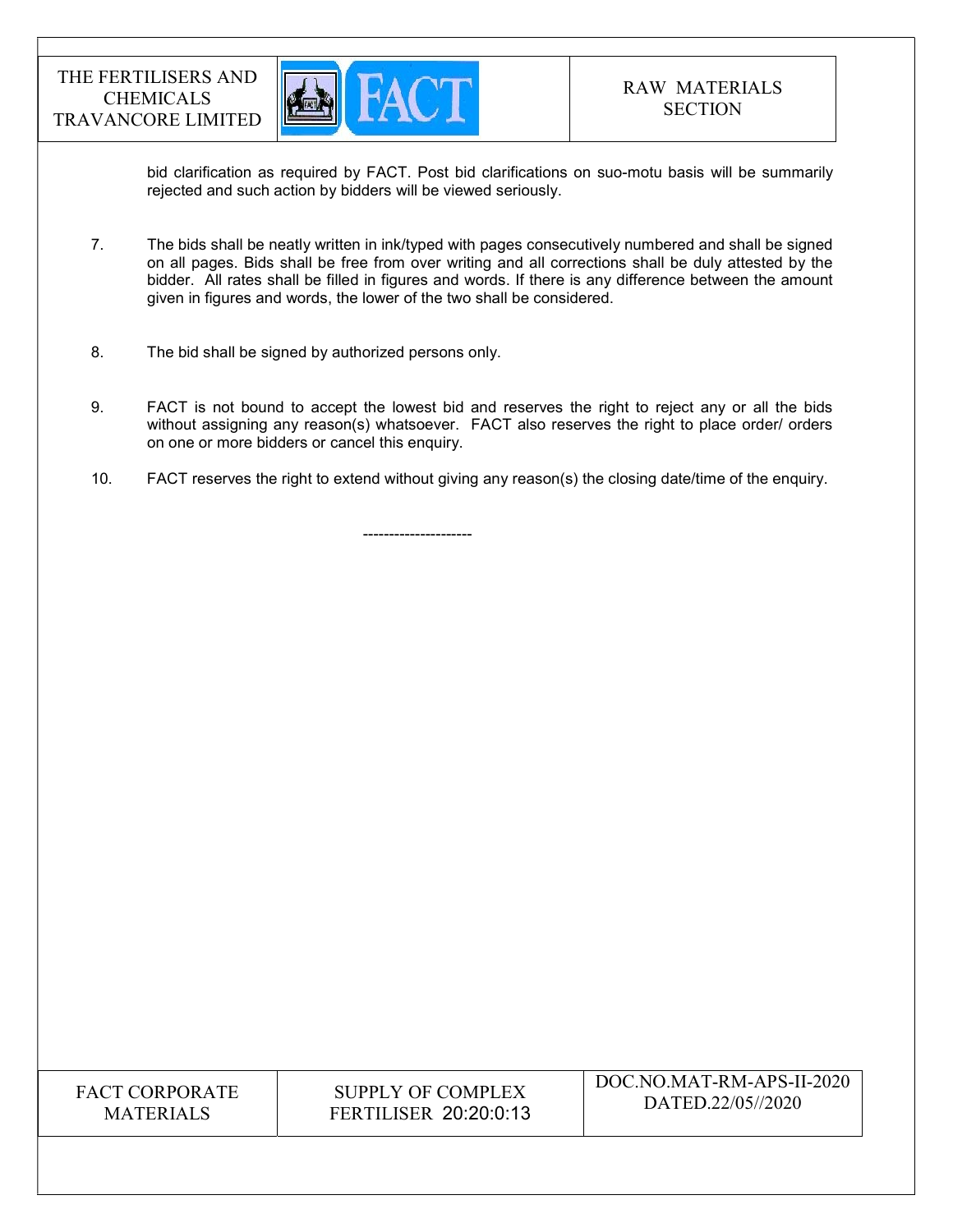

### Annexure C

### QUESTIONNAIRE FOR PRE-QUALIFICATION OF VENDORS FOR SUPPLY OF AMMONIUM PHOSPHATE SULPHATE COMPLEX FERTILIZER 20:20:0:13

|       |                                           | Description                                       | To be filled in by vendor                      |
|-------|-------------------------------------------|---------------------------------------------------|------------------------------------------------|
| 1.1.0 | Name of the vendor                        |                                                   |                                                |
| 1.2.0 | Full address with PIN code                |                                                   |                                                |
| 1.3.0 | <b>Telephone Numbers</b>                  |                                                   |                                                |
| 1.4.0 | E-mail ID                                 |                                                   |                                                |
| 1.5.0 | <b>Fax Numbers</b>                        |                                                   |                                                |
| 1.6.0 | Contact Person(s)                         |                                                   |                                                |
| 2.0.0 | <b>Company Particulars:</b>               |                                                   |                                                |
| 2.1.0 | Constitution                              |                                                   |                                                |
| 2.2.0 |                                           | Country in which company is registered            |                                                |
| 2.3.0 |                                           | Areas of activity including chartering of vessels |                                                |
| 2.4.0 | Name and address of Bankers               |                                                   |                                                |
| 2.5.0 | <b>Financial data:</b>                    |                                                   |                                                |
| 2.5.1 | Sales turn-over for the last three years  |                                                   |                                                |
| 2.5.2 | Profit after tax for the last three years |                                                   |                                                |
| 2.5.3 | for the last three years                  | Copy of Audited Balance Sheet/Annual Report       | (Documents to be enclosed)                     |
| 3.0.0 | <b>Sourcing particulars:</b>              |                                                   |                                                |
| 3.1.0 | <b>Whether Producer/ Trader</b>           |                                                   |                                                |
| 3.2.0 | If Producer:                              |                                                   |                                                |
| 3.2.1 | Location of Producer                      |                                                   |                                                |
| 3.2.2 | Fertiliser.                               | Annual Production Capacity for NP complex         |                                                |
|       |                                           |                                                   |                                                |
|       | <b>FACT CORPORATE</b><br><b>MATERIALS</b> | <b>SUPPLY OF COMPLEX</b><br>FERTILISER 20:20:0:13 | DOC.NO.MAT-RM-APS-II-2020<br>DATED.22/05//2020 |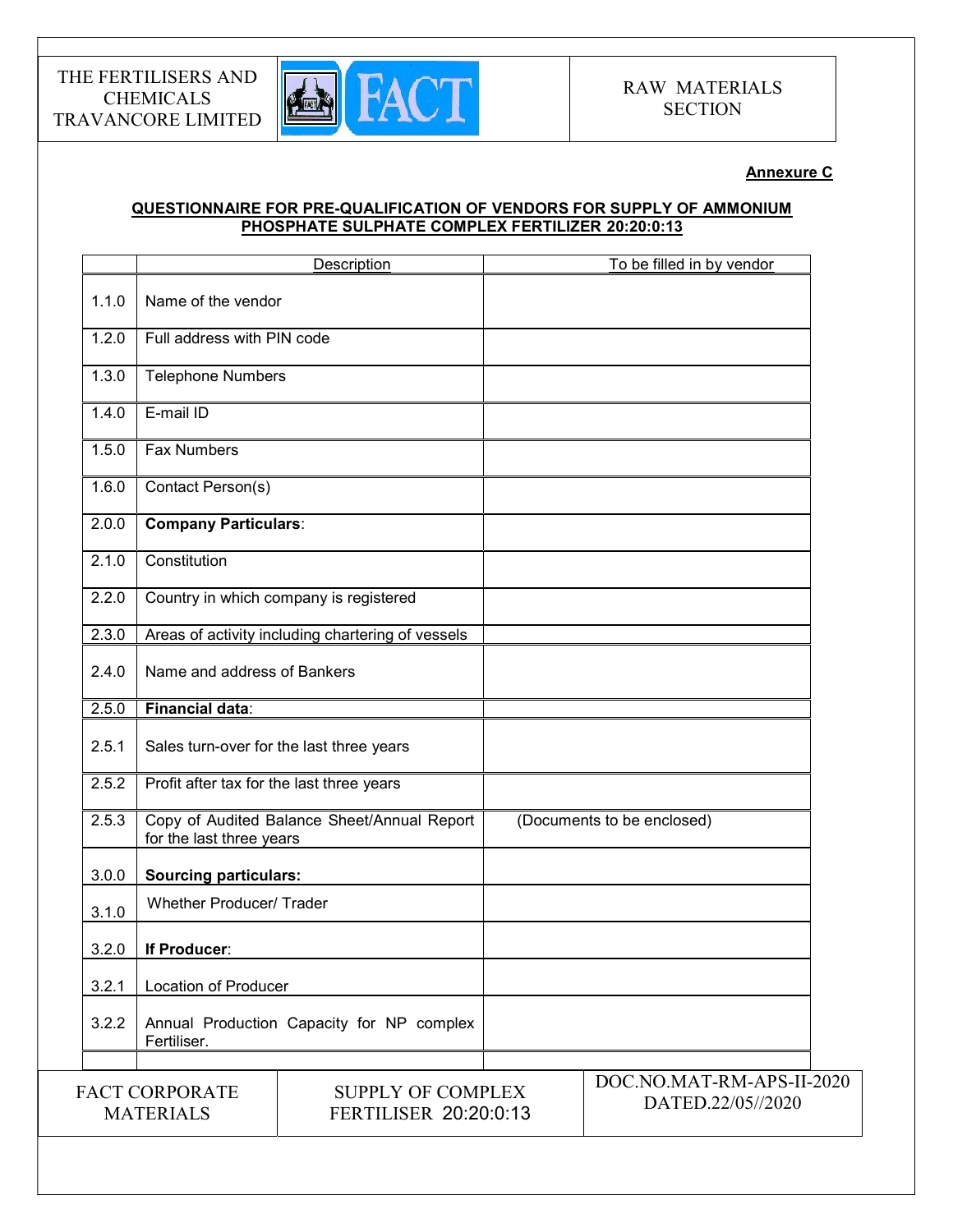

| 3.2.3 | <b>Typical Analysis Report of Ammonium</b><br>by us as given.            | Phosphate Sulphate 20:20:0:13 duly attested<br>by the Applicant's Authorized Signatory<br>showing parameters of specification required          | (Document to be enclosed)                                                                  |
|-------|--------------------------------------------------------------------------|-------------------------------------------------------------------------------------------------------------------------------------------------|--------------------------------------------------------------------------------------------|
| 3.3.0 | If Trader:                                                               |                                                                                                                                                 |                                                                                            |
| 3.3.1 | proposed to be sourced                                                   | Name and address of producer from where<br>ammonium phosphate sulphate 20:20:0:13 is                                                            |                                                                                            |
| 3.3.2 | 20:20:0:13 stated above                                                  | Annual production capacity of complex fertiliser                                                                                                |                                                                                            |
| 3.3.3 |                                                                          | Letter(s) issued by the complex fertiliser<br>Producer's authorized signatory confirming to<br>backup with respect to quality and quantity      | (Document to be enclosed)                                                                  |
| 3.3.4 | Typical<br>Analysis<br>FCO, duly attested by the<br>authorized signatory | Report of Ammonium<br>Phosphate Sulphate 20:20:0:13 produced<br>showing parameters of specification as per<br>producer's                        | (Documents to be enclosed)                                                                 |
| 4.0.0 | Loading Port(s) details:                                                 |                                                                                                                                                 |                                                                                            |
| 4.1.0 | Name(s) of the loading port(s)                                           |                                                                                                                                                 |                                                                                            |
| 4.2.0 | Loading rate(s) of the port(s)                                           |                                                                                                                                                 |                                                                                            |
| 4.3.0 | Sailing<br>time<br>Visakhapatnam                                         | from<br>loading<br>port of<br>to                                                                                                                |                                                                                            |
| 5.0.0 | load port                                                                | Third party inspection agency/ agencies to be<br>involved for certifying quality and quantity at                                                |                                                                                            |
| 6.0.0 |                                                                          | Documentary evidence for sale of Fertilizer in<br>India/abroad for the last three years as on the<br>date of Application for Pre-qualification. | (Details to be given as per Annexure-D and<br>documents indicated therein to be enclosed). |
| 7.0.0 | the Indian agent:                                                        | In case the applicant proposes to operate<br>through his Indian agent or if the applicant is                                                    |                                                                                            |
| 7.1.0 | Indian Agent's Registration Number                                       |                                                                                                                                                 |                                                                                            |
|       | <b>FACT CORPORATE</b><br><b>MATERIALS</b>                                | <b>SUPPLY OF COMPLEX</b><br><b>FERTILISER 20:20:0:13</b>                                                                                        | DOC.NO.MAT-RM-APS-II-2020<br>DATED.22/05//2020                                             |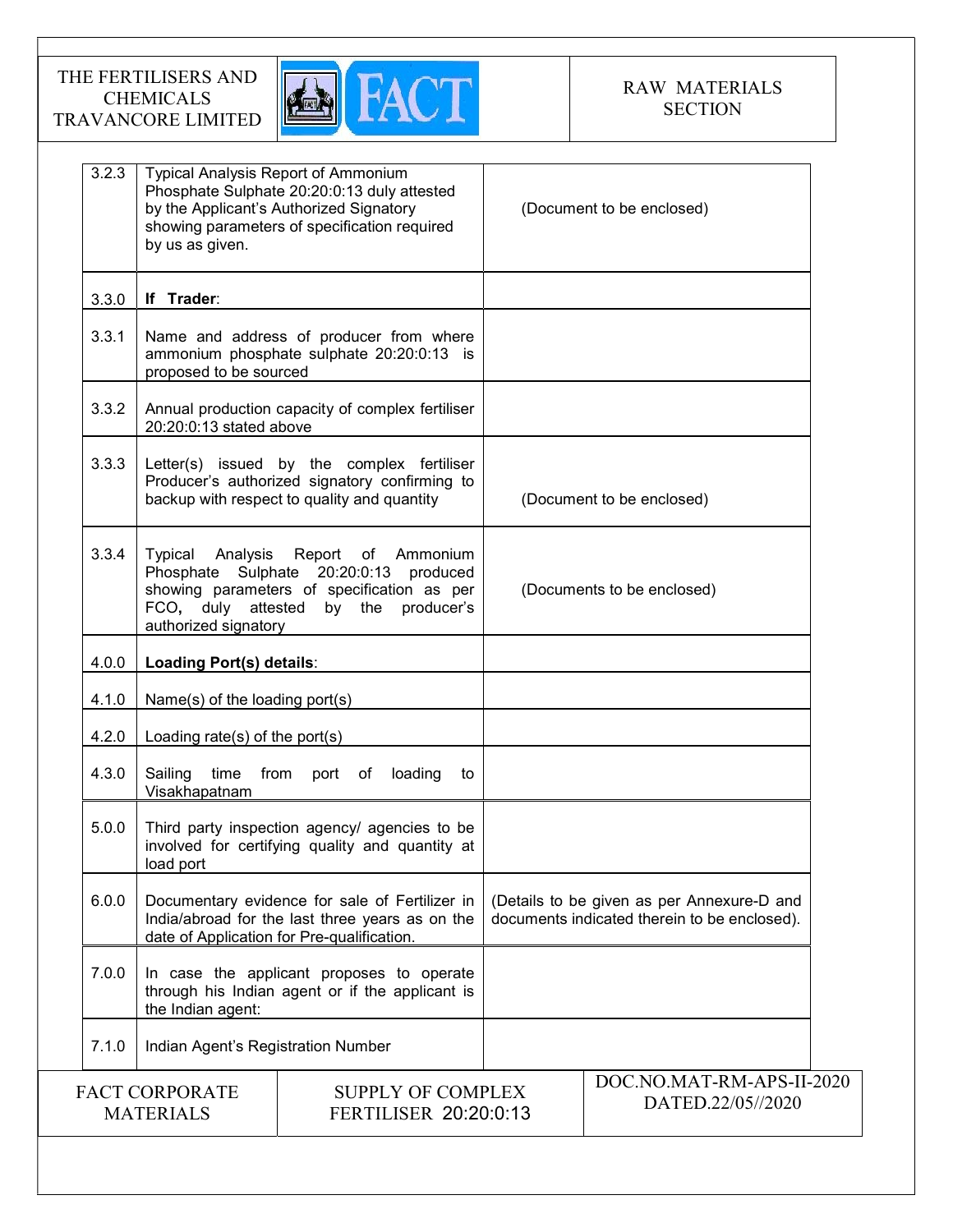

| 7.2.0          | Permanent Income Tax Account Number         |             |                           |           |
|----------------|---------------------------------------------|-------------|---------------------------|-----------|
| 7.3.0          | <b>GST Registration details</b>             |             |                           |           |
| 7.4.0          | Nature of commission/remuneration           |             |                           |           |
| 7.5.0          | Copy of Terms and Conditions of appointment |             | (Document to be enclosed) |           |
| 8.0.0          | <b>Details of Authorized Signatories:</b>   |             |                           |           |
|                | Name                                        | Designation |                           | Signature |
| 1              |                                             |             |                           |           |
| $\overline{2}$ |                                             |             |                           |           |
| 3              |                                             |             |                           |           |

### 9.0.0 Any other details:

Place

**Signature** 

Date

Name

Designation(Authorised (Authorised Signatory)

Seal

### Notes:

- 1.0 All requisite information shall be given in the format with reference to the item specified. Where space is insufficient, additional pages may be added with reference to the related paragraph.
- 2.0 Wherever enclosures are specified in the questionnaire, the same shall be enclosed.
- 3.0 Annexure D duly completed also shall be enclosed.
- 4.0 FACT reserves the right to verify any of the statements enclosed along with the Application for Prequalification. Any additional information/ documents required shall also be furnished. False statement shall disqualify the Applicant.

| SUPPLY OF COMPLEX<br><b>FACT CORPORATE</b><br>DATED.22/05//2020<br><b>FERTILISER 20:20:0:13</b><br><b>MATERIALS</b> |
|---------------------------------------------------------------------------------------------------------------------|
|---------------------------------------------------------------------------------------------------------------------|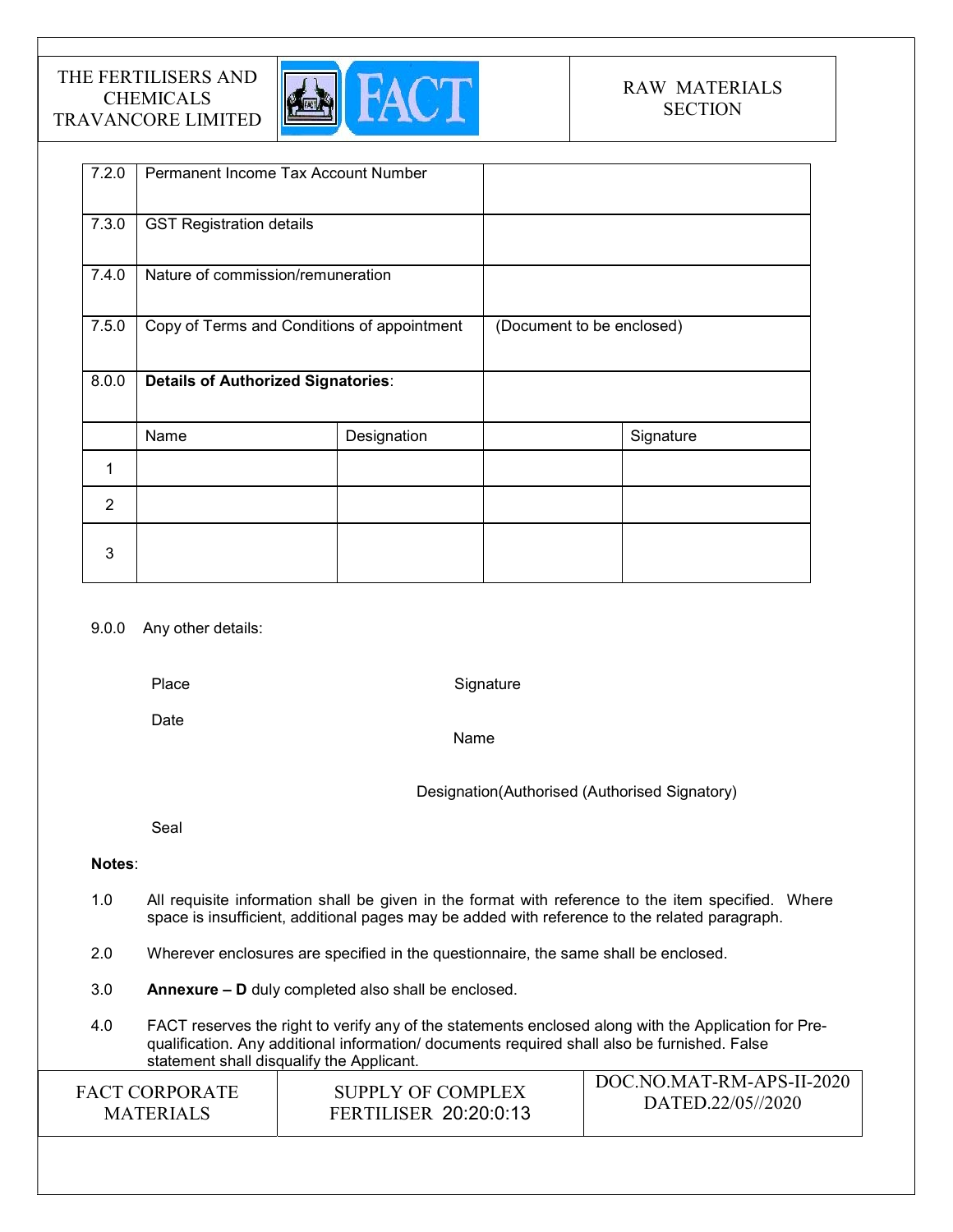

### Annexure –D

#### DETAILS OF SUPPLIES:

Details of supplies of Fertilizers in bulk as per the pre-qualification criteria specified during the last three years as on the date of submission of Part-A Bid.

| Year | Purchase Order<br>No./Date | Description of<br>Material | Quantity as per<br>Purchase Order | Client | Source / Port<br>of Loading | Date and Quantity<br>as per Invoice<br>/Bill of Lading | Port of<br>Discharge |
|------|----------------------------|----------------------------|-----------------------------------|--------|-----------------------------|--------------------------------------------------------|----------------------|
|      |                            |                            |                                   |        |                             |                                                        |                      |
| 2017 |                            |                            |                                   |        |                             |                                                        |                      |
|      |                            |                            |                                   |        |                             |                                                        |                      |
|      |                            |                            |                                   |        |                             |                                                        |                      |
| 2018 |                            |                            |                                   |        |                             |                                                        |                      |
|      |                            |                            |                                   |        |                             |                                                        |                      |
|      |                            |                            |                                   |        |                             |                                                        |                      |
| 2019 |                            |                            |                                   |        |                             |                                                        |                      |
|      |                            |                            |                                   |        |                             |                                                        |                      |
|      |                            |                            |                                   |        |                             |                                                        |                      |
| 2020 |                            |                            |                                   |        |                             |                                                        |                      |
|      |                            |                            |                                   |        |                             |                                                        |                      |

Note: Major orders executed for any Fertiliser/Public Sector Companies in India shall also be included.

Place

Name

Date

**Signature** 

SUPPLY OF COMPLEX FERTILISER 20:20:0:13

Seal

Designation (Authorized Signatory)

FACT CORPORATE MATERIALS

DOC.NO.MAT-RM-APS-II-2020 DATED.22/05//2020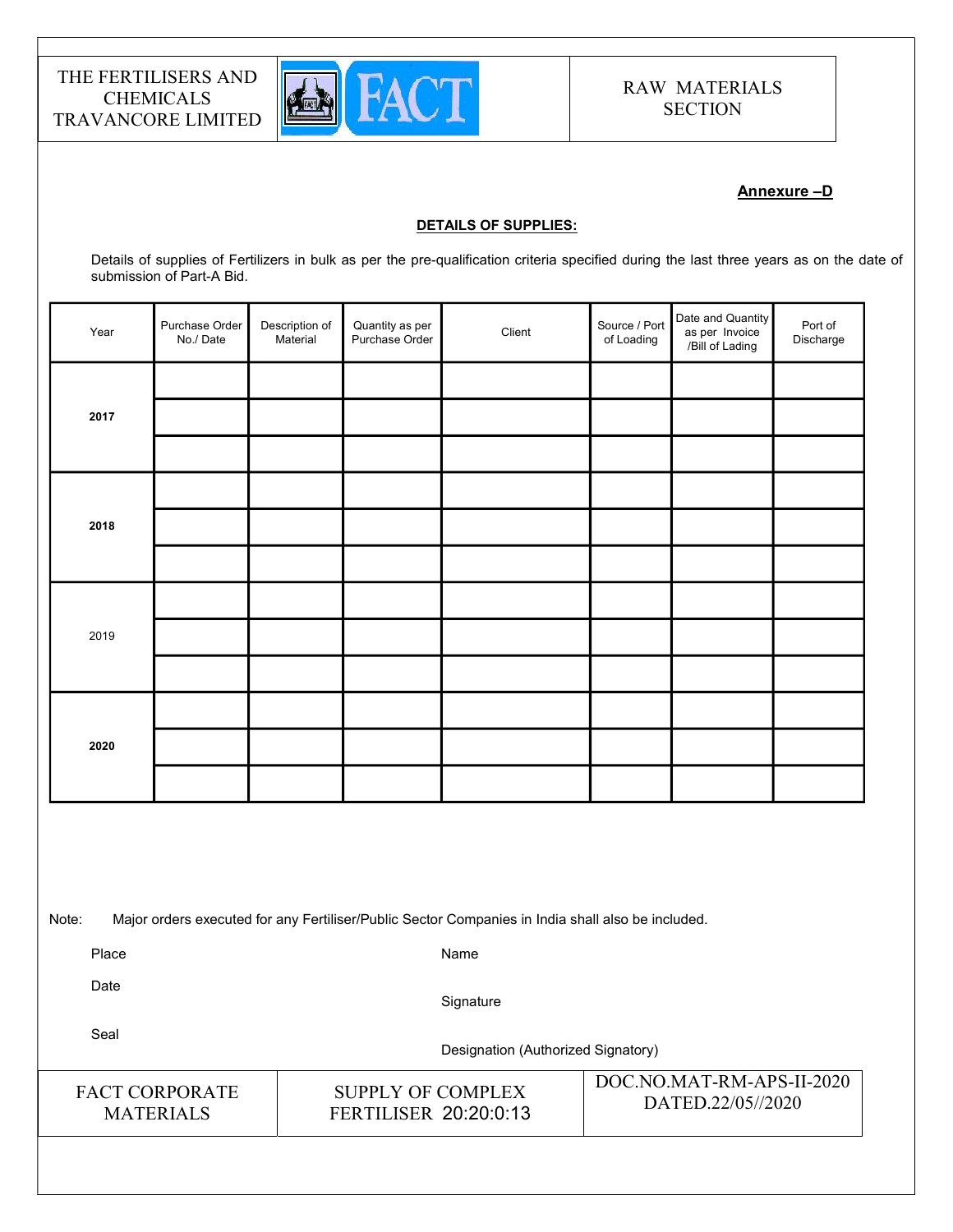

#### Check List of Documents to be enclosed along with Annexure C:

#### In the case of Producer :

- 1. Copy of Purchase Order(s)/Agreement(s) in support of Data furnished vide Annexure- C.
- 2. Copy of Invoice(s) and Bill(s) of Lading for the supplies made in respect of the above.
- 3. Copy of Typical Analysis Report of Fertilizer produced, showing parameters of specification as given in FCO.
- 4. Copy of Audited Balance Sheet/Annual Report for the last three years.

All the above documents shall be duly attested by the Authorised Signatory of the Bidder.

#### In the case of Trader

- 1. Copy of Purchase Order(s)/Agreement(s) in support of Data furnished in Annexure C.
- 2. Copy of Invoice(s), Bill(s) of Lading for the supplies made in respect of the above.
- 3. Letter(s) issued by the Fertilizer Producer's Authorized Signatory, confirming to backup with respect to quality and quantity.
- 4. Copy of Typical Analysis Report of Fertilizer produced, showing parameters of specification as given in FCO duly attested by Producers Authorised Signatory.
- 5. Terms and Conditions of Appointment.
- 6. Copy of Audited Balance Sheet/Annual Report for the last three years.

All the above documents shall be duly attested by the Authorised Signatory of the Bidder.

| <b>FACT CORPORATE</b> |
|-----------------------|
| <b>MATERIALS</b>      |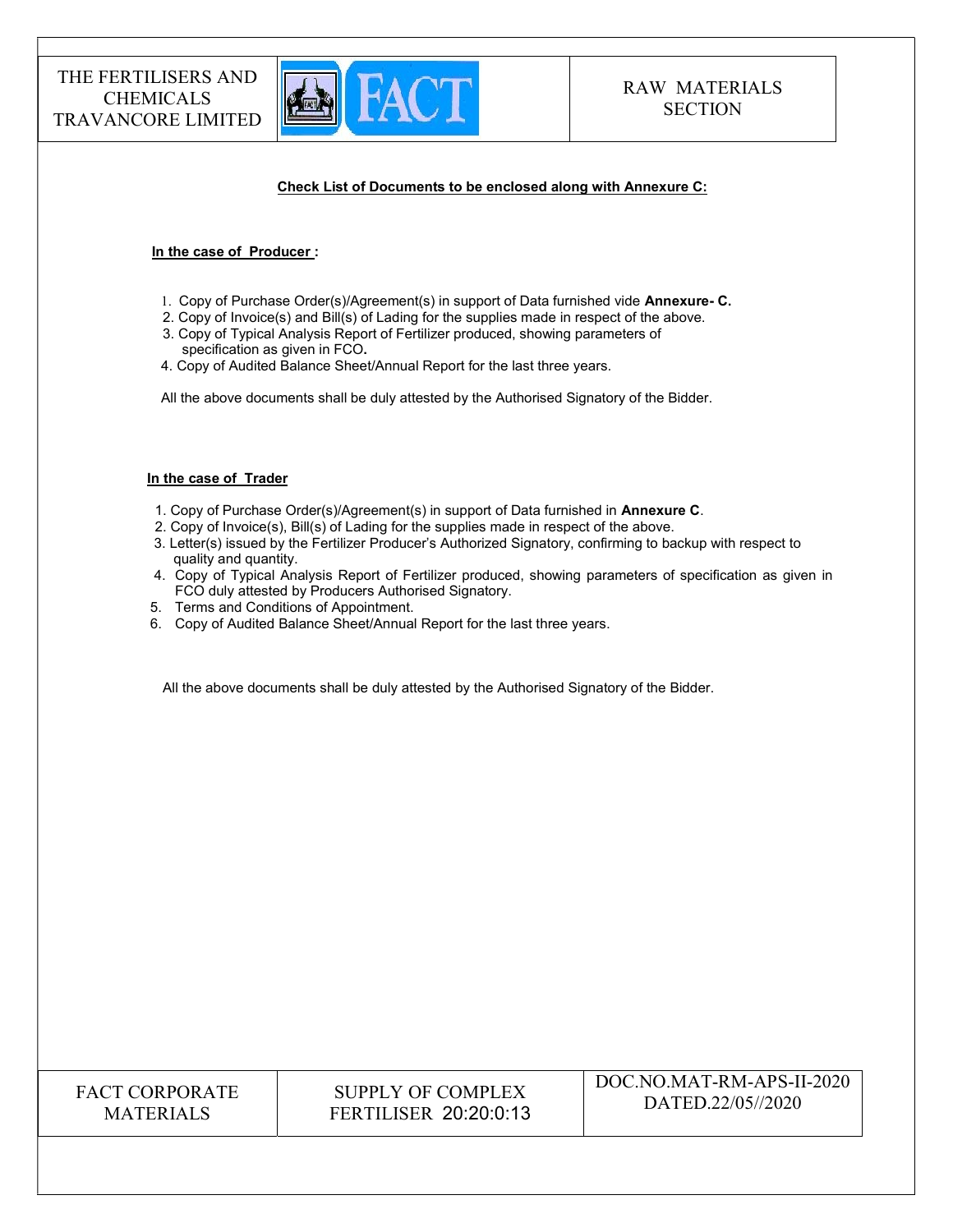

#### Annexure-E

#### TERMS AND CONDITIONS OF PURCHASE

- 1. The Purchase Order is placed with both FOB and CFR option and FACT reserves the right to exercise the FOB or the CFR option on a shipment to shipment basis including partial shipments, if so agreed by FACT. In case of FOB option, FACT shall arrange for fixing the vessel for which Seller shall allow a minimum period of three weeks after confirming the firm load port laycan along with complete load port details. If FACT is not able to nominate a suitable vessel in this period, FACT shall exercise CFR option immediately on receipt of NOC from Transchart. Seller shall then make CFR arrangements for the agreed laycan only.
- 1.1. Seller shall furnish firm laycan well in advance so that the activities required for vessel fixture by FACT or CFR arrangements by Seller are made smoothly after obtaining NOC from Transchart. The Seller shall not be absolved from his obligations under the contract, citing insufficient time for making CFR arrangements. Shipment terms for FOB contract and those for CFR contract shall be as given in Annexure F & G respectively of this Document.
- 2. Taxes and Duties:

All levies, taxes and duties in the Seller's country shall be to Seller's account and in India to FACT's account.

3. Security Deposit:

The Seller shall furnish Security Deposit at equivalent to 2% of the Total order Value within 10 days from the date of Letter of Intent by Bank Guarantee as per proforma attached. Bank Guarantee shall be kept valid for a minimum period of 6 months, with a further claim period of 6 months. Validity shall be further extended on demand as per terms of our BG proforma.

The SD is exempted in the case of: Reputed Manufacturers / producers/Traders who have supplied a minimum quantity of 22500 MT Fertilizer to FACT in the past.

- 4. Payment:
- 4.1 Payment: Payment shall be on  $180<sup>th</sup>$  day from BL date by LC. LC opening charges and Bank charges in India shall be to FACT's account. All charges outside India, including confirmation charges, in case confirmation is required, shall be to seller's account. Acceptance of the material shall be based on samples drawn by Central Fertilizer Quality Control Laboratory in India or any other lab nominated by Govt. for that purpose. The quality so determined at discharge port shall be final and binding on supplier. Weighment shall be as determined by draft survey conducted through and by independent internationally reputed surveyor/inspection agency appointed by FACT at the port of discharge. The Payment shall be based on B/L quantity or drafts survey whichever is less.

FACT CORPORATE MATERIALS

SUPPLY OF COMPLEX FERTILISER 20:20:0:13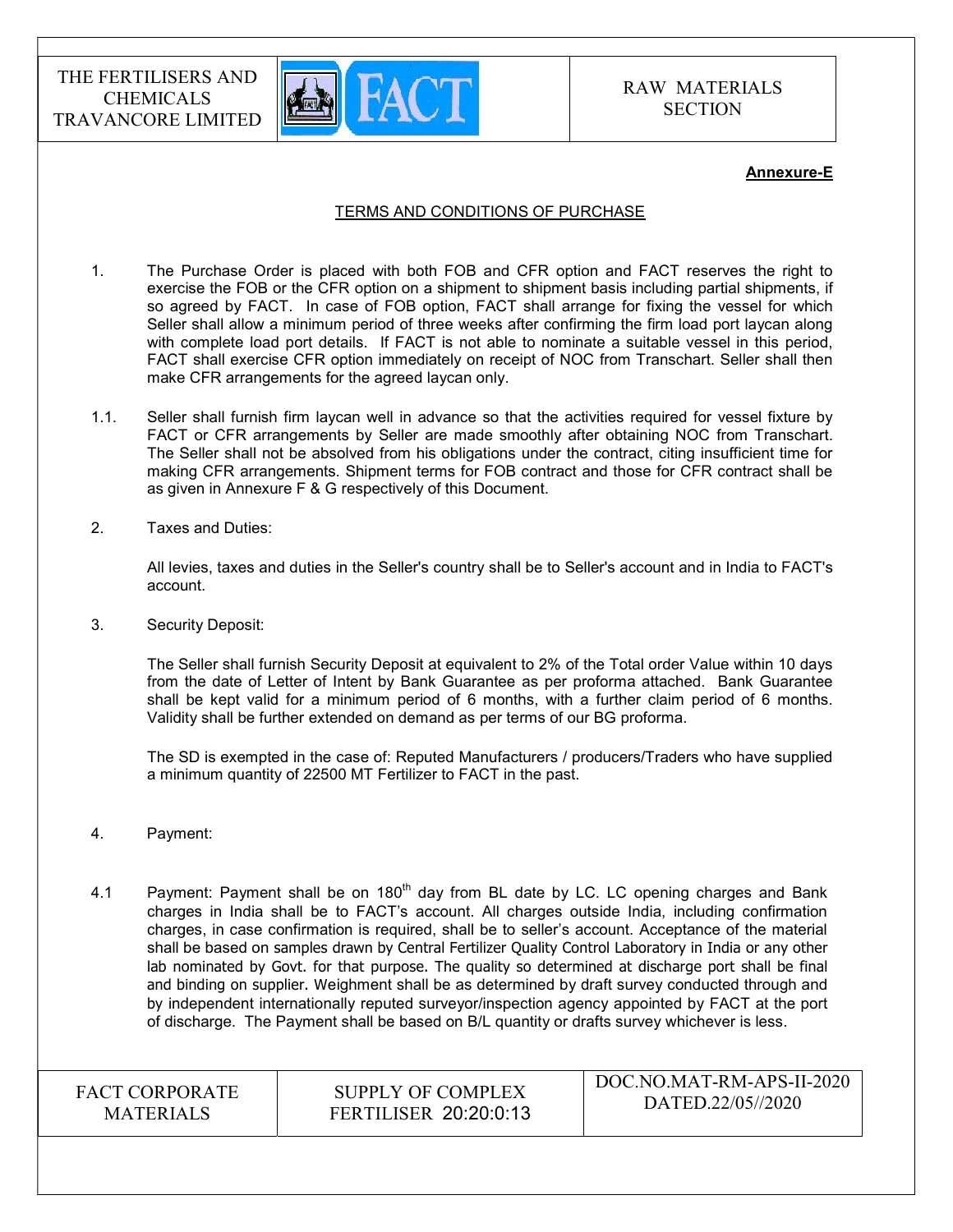

 $DQQ1IQ1I+HQ1I+DQ1I$ 

- 4.2 Indian Agent's Commission, if any, shall be deducted from the invoice and paid in Indian Rupees in India. Please see clause 16 below.
- 5. Shipping Documents:
- 5.1 Seller shall present following shipping documents for payment purpose:

a] Three original and three non-negotiable copies of clean on board bills of lading marked freight paid/payable by shipper as per Charter Party. In case of Charter Party Bills of Lading, it should bear an endorsement that all the relevant terms and conditions of the relative Charter Party are deemed to have been incorporated therein.

The B/Ls to show:

1] Import License - Free import as per Chapter 2 Para 2.1 of Foreign Trade Policy 2015 – 20. 2] Purchase Order Number

3] L/C reference, if payment is by L/C.

b] Three signed commercial invoices and three copies of the same based on the Bill of Lading quantity and surveyor's certificate of analysis. The invoice shall show the following:

1] B/L No. and date

- 2] Import License Free import as per Chapter 2 Para 2.1 of Foreign Trade Policy 2015 20.
- 3] Purchase Order No.
- c] Certificate of origin issued by the concerned Chamber of Commerce.
- d] Certificate of weight issued by Independent Surveyor.
- e] Certificate of quality/analysis issued by independent surveyor.
- f] A certificate from the Seller stating that email has been sent to FACT's underwriters for insurance purposes.
- g] A certificate from the seller to the effect that the goods supplied is in accordance with the relative purchase order.
- h) A certificate in original from FACT for the acceptance of quantity and quality based on findings at discharge port.
- i) Stowage plan.

Note: Vendors can furnish Bank Guarantee for the entire value of order valid till the product is approved by FCO labs or any other lab nominated by Govt. for that purpose in which case LC condition against clause 5.1 h can be waived.

- 5.2 In case the successful bidder is proposing to make the sale on high sea sale basis, the sale shall comply to the latest Government of India guidelines and seller shall provide all the necessary documents.
- 5.3 All documents required for payment of GST on freight shall be provided, by seller.
- 5.4 All charges towards obtaining the above documents shall be to the account of Seller.
- 5.5 Routing of shipping documents shall be as follows:

| <b>FACT CORPORATE</b> | SUPPLY OF COMPLEX            | $-100$ C.NO.MAT-RM-APS-II-2020 |
|-----------------------|------------------------------|--------------------------------|
| <b>MATERIALS</b>      | <b>FERTILISER 20:20:0:13</b> | DATED.22/05//2020              |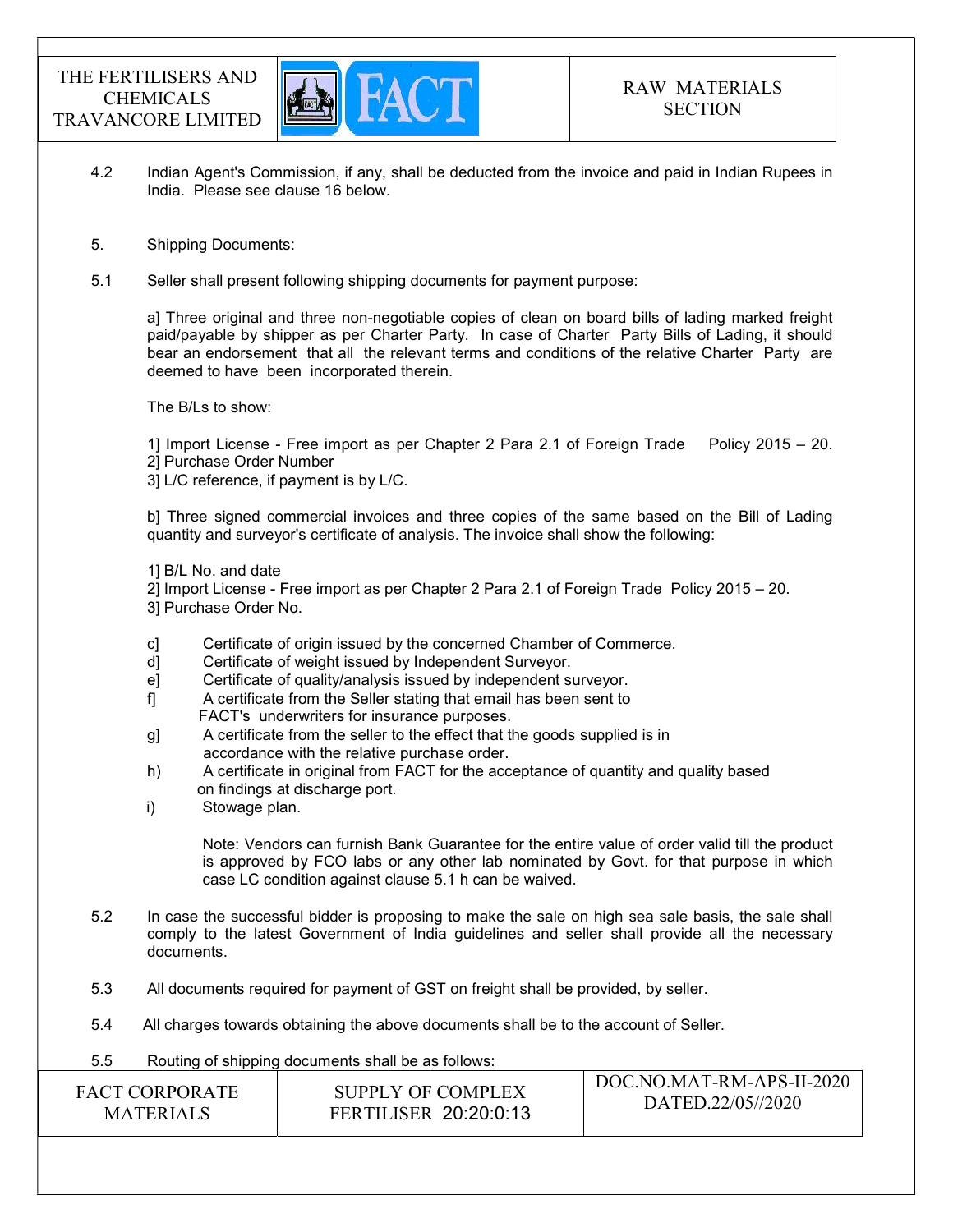:



 Copies of Shipping documents (B/L, Invoice etc...) shall be faxed within 2 days of loading/sailing of the vessel to:

- 1] GENEREL MANAGER [IT&SP], FACT MARKETING DIVISION, UDYOGAMANDAL, COCHIN - 683 501.
- 2] DEPUTY GENERAL MANAGER [FINANCE] BILLS (RM), HEAD OFFICE, FACT LTD., UDYOGAMANDAL, COCHIN, KERALA STATE, INDIA – 683 501
- 3] DEPUTY GENERAL MANAGER (MATERIALS)-RM, FACT LTD, PD ADMIN BUILDING, FACT LTD., UDYOGAMANDAL, COCHIN – 683 501

#### 6. Liquidated damages:

The agreed shipment dates shall be firm and shall be treated as the essence of the contract. Any delay in effecting the shipment shall render the Seller liable for liquidated damages at the rate of 1/2% of the value of the shipment for every week or part thereof delay subject to a maximum of 2% of the value of the shipment. This value shall be either FOB or CFR as per the option exercised by FACT.

7. Force Majeure:

7.1 If at any time during the existence of this contract if either Seller or FACT is unable to perform in whole or in part any obligation under this contract because of war, hostility, civil commotions, sabotage, quarantine restrictions, Acts of God and Acts of Govt. [including but not restricted to prohibition of exports or imports], fires, floods, explosions, epidemics, strikes, embargoes, then the date of execution of contract shall be rescheduled after considering FACT's production requirements, ullage, market conditions, prices, etc.

- 7.2 Any waiver/extension of time in respect of the delivery of any installment or part of the goods occasioned due to reasons in (i) above, shall not be deemed to be waiver/extension of time in respect of the remaining deliveries.
- 7.3 If operation of such circumstances exceeds three months, each party shall have the right to refuse further performance of the contract in which case neither Seller nor FACT shall have the right to claim damages.
- 7.4 The Seller and/or FACT who is unable to fulfill their obligations under the contract shall within 15 days of occurrence of any of the causes mentioned in this clause inform the other party, of the existence and termination of the circumstances preventing the performance of the Contract. Certificate issued by local Chamber of Commerce in the country of the Seller or FACT shall be sufficient proof of the existence of the above circumstances and their duration.

| <b>FACT CORPORATE</b> | SUPPLY OF COMPLEX            | DOC.NO.MAT-RM-APS-II-2020 |
|-----------------------|------------------------------|---------------------------|
| <b>MATERIALS</b>      | <b>FERTILISER 20:20:0:13</b> | DATED.22/05//2020         |
|                       |                              |                           |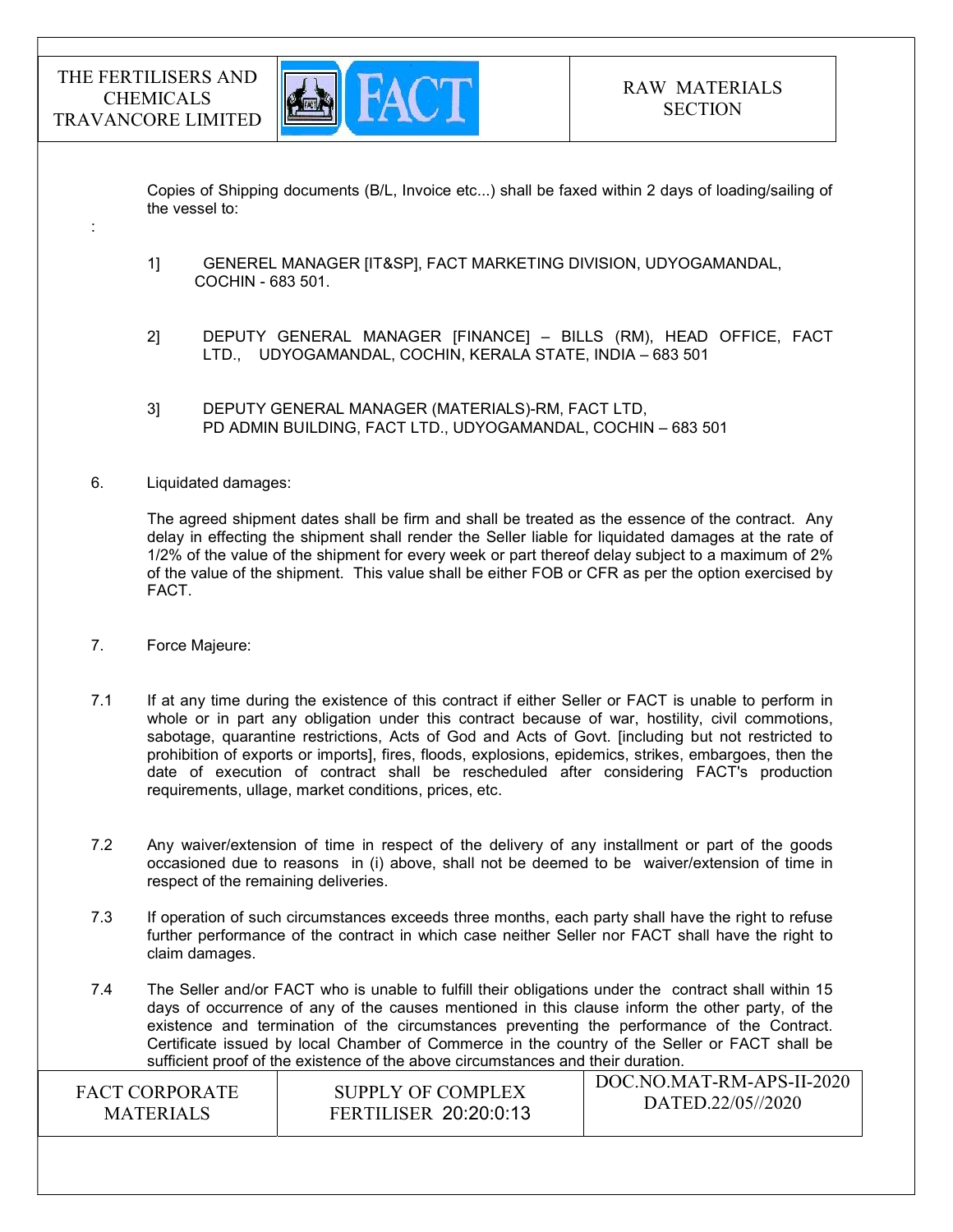

- 7.5 Non-availability of material shall not be an excuse to the Seller for not performing their obligations under the contract.
- 8. Default:

In the event of any default by the Seller in executing the Purchase Order in accordance with the specifications and/or terms and conditions of the Purchase Order, FACT may terminate the Purchase Order without prejudice to any other right, remedy or option FACT may have. In the event of such termination, FACT shall have the right to procure the goods from other sources at the risk and cost of the Seller.

- 9. Determination of quality and quantity:
- 9.1 The supplier shall ensure that the goods shipped conform to the agreed quality and specifications and shall not ship goods which do not conform to the agreed quality and specification.
- 9.2 FACT reserves the right, at its option and cost, to have material inspected before shipment in regard to quality and specifications. The supplier / shipper shall tender the material for inspection to the agency to be nominated by FACT and shipment shall be effected only after the material is inspected. The supplier / shipper will provide free of cost facilities to the inspection agency at the load port for taking samples.
- 9.3 Irrespective of whether FACT appoints inspection agency or not, it will be obligatory on the part of the supplier to obtain Certificate of Inspection from Internationally reputed Inspection Agency to the effect that material is in accordance with the specifications laid down in the contract. This shall accompany the shipping documents. The inspection fee shall be borne by supplier.
- 9.4 For the purpose of determining quality, the Inspection Agency may at their discretion draw samples of the material at the producing factory as specified in the contract but shall draw samples in all cases in the customary manner during the loading of the vessel with a view to ensure that the material conforms to the contractual specifications. Analysis report should specify the nutrients and other requirements of the contractual specifications. The report shall specify the methods of analysis used, type of sieve used for determination of particle size and also the contract number, the quantity loaded and name of the vessel. A clear inspection note will be released by the Inspection Agency only if they are satisfied that the cargo meets contractual specifications.
- 9.5 Sample shall be drawn by Central Fertilizer Quality Control Laboratory in India or any other lab nominated by Govt. for that purpose. The quality so determined at discharge port shall be final and binding on supplier.
- 9.6 In case the cargo is not meeting the FCO specifications, the cargo will be rejected. The supplier shall refund all the material cost, consequential handling and the distribution cost thereof Immediately on FACT's first demand failing which penalty  $@18\%$  p.a. shall be payable up to the date of actual remittance by the supplier.

FACT CORPORATE MATERIALS

SUPPLY OF COMPLEX FERTILISER 20:20:0:13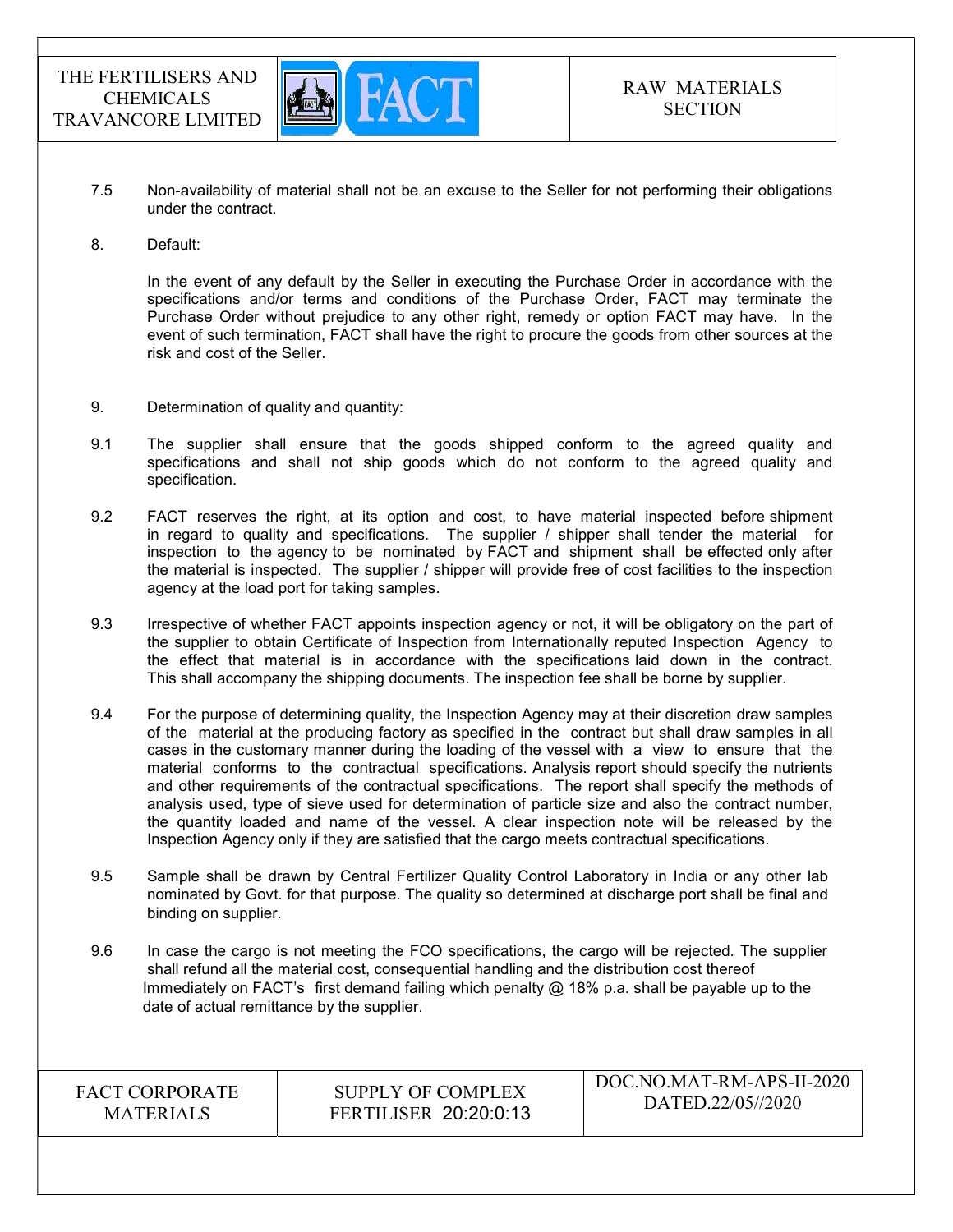

10. Weighment:

 Weighment shall be as determined by draft survey conducted through an independent internationally reputed surveyor/inspection agency appointed by FACT at the port of discharge. The payment shall be based on B/L quantity or drafts survey whichever is less. Quantity declared as damaged cargo shall also be treated as quantity delivered short and shall be treated accordingly.

11. Title and Risk:

Title to the goods and risk shall pass from Seller to FACT as per INCOTERMS 2000, as amended from time to time.

12. Amendment of the Purchase Order:

Any amendment or modification to this Purchase Order shall be made in writing with the concurrence of the Seller, where required.

13. Law:

The governing law for this Purchase Order shall be Indian law. The proper language of the Purchase Order shall be English. The Seller agrees to submit himself to the Jurisdiction of Indian Courts of Law.

- 14. Seller warrants that the goods are free and clear of liens and encumbrances and that he has good and marketable title to the same.
- 15. Arbitration:

If any dispute (s) arises out of or in connection with this contract, or in respect of any defined legal relationship associated therewith or derived therefrom, the parties agree to submit the disputes to arbitration under the ICADR (International Centre for Alternative Dispute Resolution) Arbitration Rules 1996. The authority to appoint the arbitrator shall be the International Centre for Alternative Dispute Resolution. The number of Arbitrator shall be one and the language of the arbitration proceedings shall be English. The place of arbitration proceedings shall be Ernakulam in Kerala.

16. Seller's Indian Agent:

The Seller shall disclose the name and address of his Indian agent/representative along with following information.

- 16.1 Indian Agent's registration Nos. and their permanent income tax account number.
- 16.2 Amount and nature of commission/remuneration.
- $\overline{D}$ 16.3 A copy of terms and conditions of the appointment of the Indian agent including the commission being paid to them shall be furnished along with the bid. In case the Seller has no agent in India,

| <b>FACT CORPORATE</b> | SUPPLY OF COMPLEX            | DOC.NO.MAT-RM-APS-II-2020 |
|-----------------------|------------------------------|---------------------------|
| <b>MATERIALS</b>      | <b>FERTILISER 20:20:0:13</b> | DATED.22/05//2020         |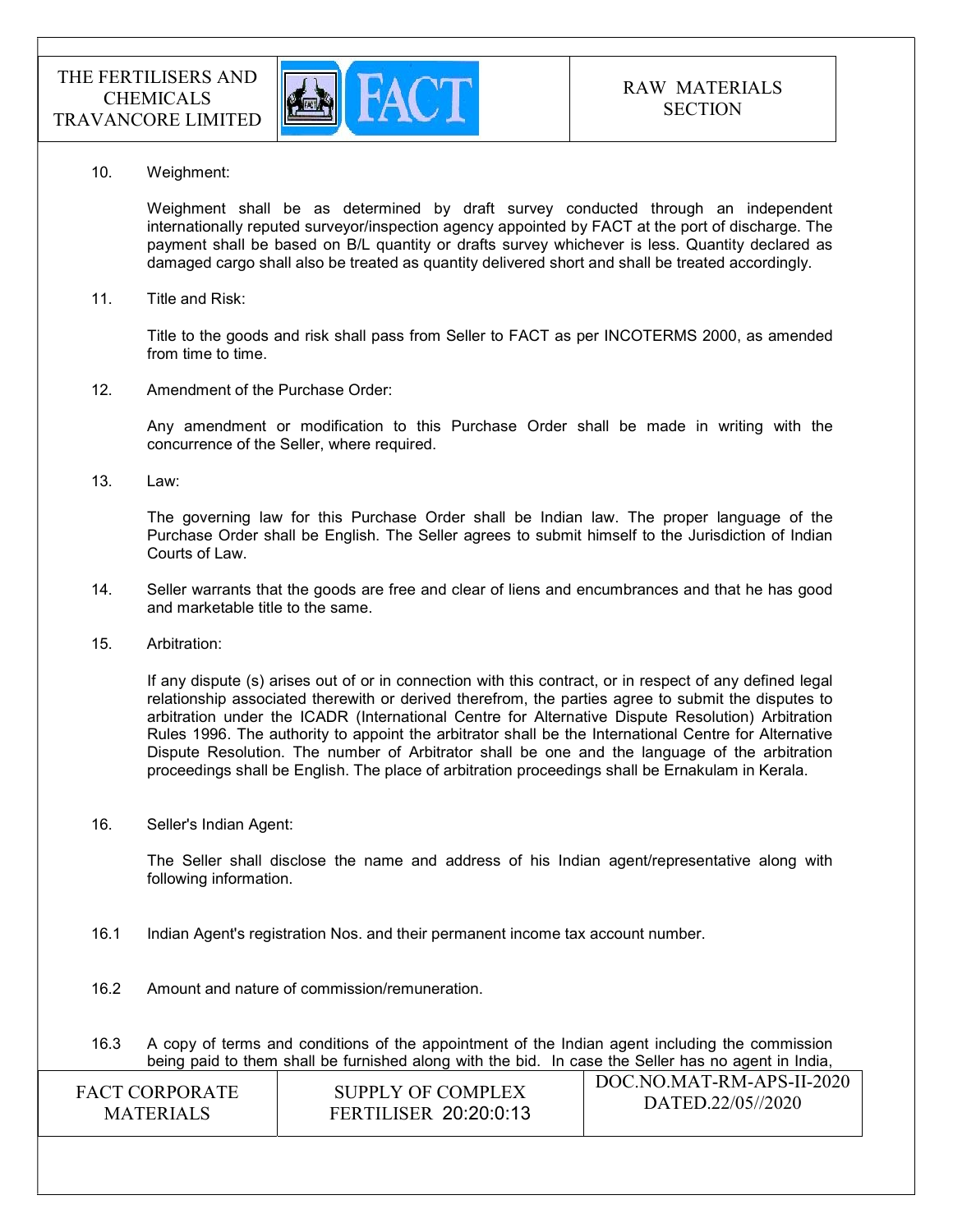

the Seller shall certify that they have no agents in India and that no remuneration is to be paid to any Indian Party. If the seller does not indicate the name of his agent or representative in India, and the amount of commission payable to him in the offer, it will be assumed that no agents' commission is involved.

- 16.4 FACT shall deduct the Indian agent's commission, if applicable from the value of the Seller's invoice and pay to the Indian Agent in equivalent Indian rupees (rate of exchange being the rate at which payment was made to Seller) by cheque, as per the agreed payment terms. In case the Indian Agents are foreign controlled company as defined under section 28 of the Foreign Exchange Regulation Act, 1973 or any other act as in force, certificate/permission from Reserve Bank of India/Government of India as the case may be that they are entitled to do the agency business and receive commission from buyers should be enclosed along with the bid.
- 16.5 The information required above shall include those agents situated in India who have some other kind of commercial relationships and may not fall within the usual definition of agent. In cases where there is no agent but the Seller has any Indian Branch or subsidiary or a financially interlinked concern, the same shall be intimated to us. This will also include such Indian agents who are paid general retainer fee and may not have any reference to this purchase order.
- 16.6 Should we suffer any loss or penalty because of the failure of the Seller to disclose the details mentioned above about their agents, FACT shall hold the Seller responsible for such loss or penalty and shall be entitled to claim from them damages for breach of the above provisions of the contract and also to resort to such other action which FACT may consider appropriate.
- 17. This Purchase Order is placed by FACT, The Fertilisers and Chemicals Travancore Limited. It is expressly made clear that the Government of India is not a party to this Purchase Order and has no liabilities, obligations or rights on this order.

# FACT CORPORATE MATERIALS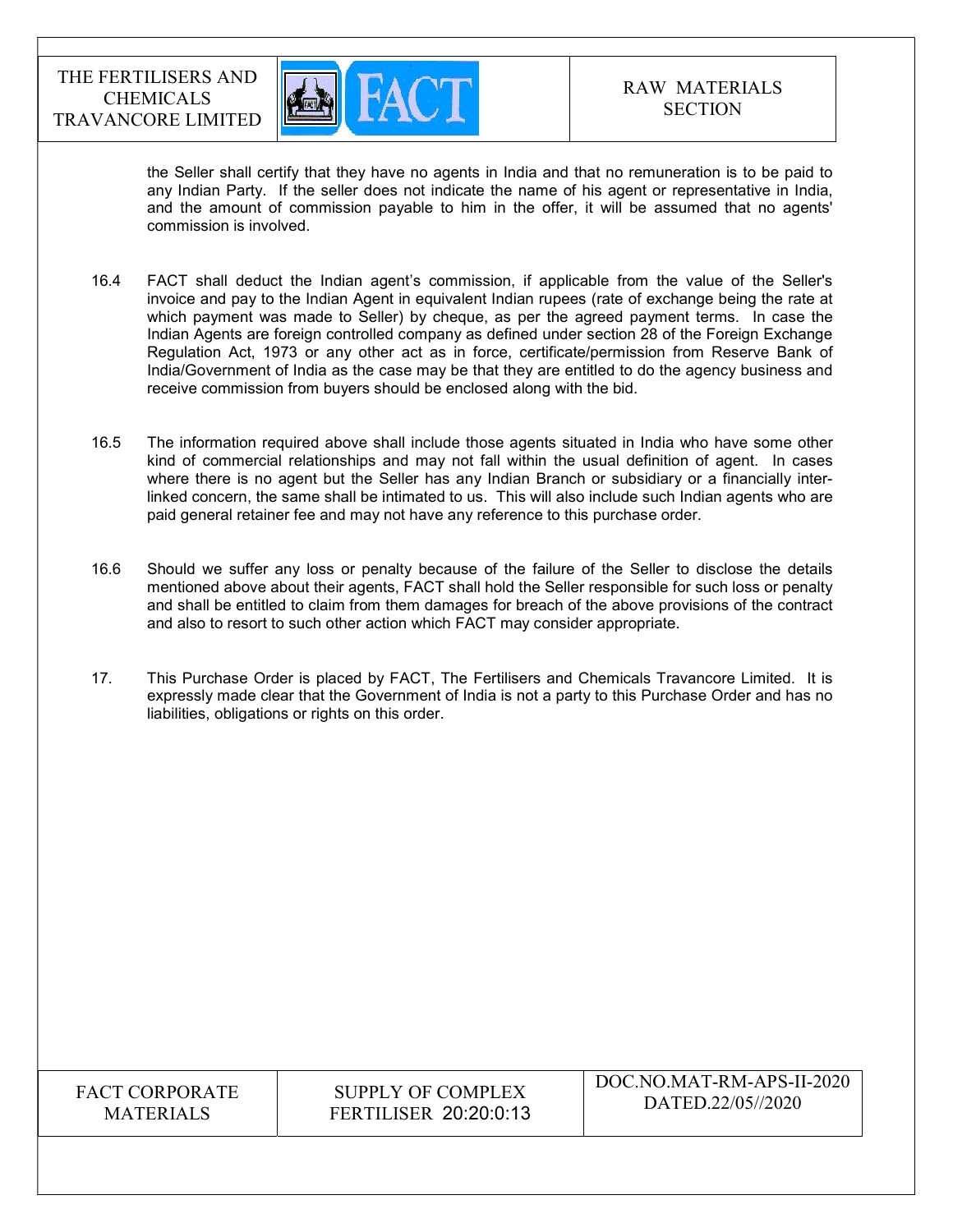

RAW MATERIALS **SECTION** 

#### Annexure-F

#### SHIPMENT TERMS FOR FOB CONTRACT

- 1 FACT undertakes to provide transportation for carriage of the cargo in bulk.
- 2 FOB terms between Seller and their supplier if any shall not apply for contract arising out of this enquiry. It shall be as per FACT's terms only (with agreed variations). Seller shall forward the full loadport details, as well as firm loadport laycan with a spread of not less than 5 days, in conformity with the Purchase Order schedules or as required by FACT for each shipment, in case schedule is not finalised prior to issue of Purchase Order.
- 3 FACT will chart a suitable vessel and seller shall forward their acceptance of such nominated vessel within 24 hrs from the nomination. FACT reserves the right to substitute named vessel after giving prior intimation to the Seller.
- 4 The vessel shall report to the Seller or Seller's agents at the loadport and present herself for loading the cargo as per loadport terms and conditions as incorporated in the Charter Party.
- 5 Insurance: FACT shall arrange to insure the cargo. On completion of loading, sailing details such as quantity, B/L No. and date, load port, ETA Visakhapatnam shall be emailed to Deputy General Manager[Materials]-RM [email:kennedy@factltd.com/sreejith@factltd.com],Deputy General Manager [Finance & Accounts] [Fax: 91- 484 - 2545039] and our under writers, details to be intimated later.
- 6 All claims at the loadport like demurrage, despatch, dead freight, etc, shall be settled directly between the Seller and the vessel owner. Suitable provision shall be made to this effect in the Charter Party. FACT shall render assistance, if required, to the Seller/Owner in settling such claims.
- 7 Seller shall be liable for any demurrage incurred at the load port on account of any delay in loading outside the permissible laytime. Any delay due to the vessel's condition or breakdown or inability of the vessel's facility to load cargo within the time allowed, shall not count as used laytime. If cargo is not available after ship has arrived in the port of loading according to schedule, the tenderer shall be responsible for the costs and demurrage of the vessel, and dead freight, if any due to incomplete loading because of the un-readiness of either part or whole of the goods when the vessel has been in port at due time, and the notice of readiness has been served and accepted.
- 8. Port charges, quay dues and similar dues on ship to owner's account. Supplier to pay all dues, taxes and duties on the cargo in the country of origin.
- 9. The cargo shall be loaded by supplier / shipper free of expenses and risk to the vessel but under the supervision of Master.
- 10. All other terms and conditions not indicated in these shipment terms shall be as per the Terms and Conditions of the Order and the relevant Charter Party.

| <b>FACT CORPORATE</b> | SUPPLY OF COMPLEX            | DOC.NO.MAT-RM-APS-II-2020 |
|-----------------------|------------------------------|---------------------------|
| <b>MATERIALS</b>      | <b>FERTILISER 20:20:0:13</b> | DATED.22/05//2020         |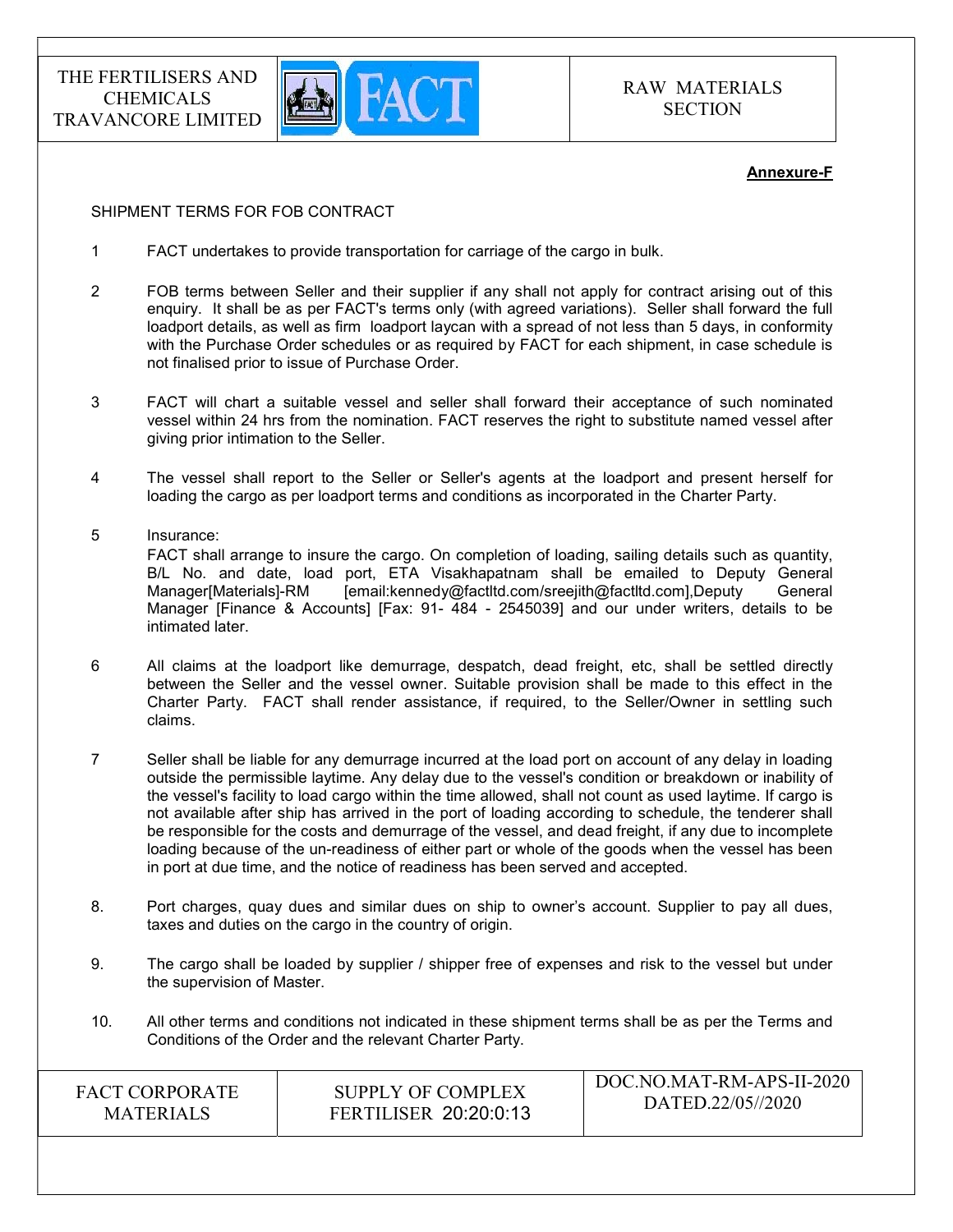

#### Annexure-G

#### SHIPMENT TERMS FOR CFR CONTRACT

- 1 FACT can declare CFR option only after getting NOC from Transchart, Ministry of Surface Transport, New Delhi. Seller shall provide at his own expense proper transportation for carriage of the cargo in transit subject to Government of India policy directives in this regard. Indian flag vessels to be accorded first right to refusal. Seller shall forward C/P on finalisation of vessel. Freight shall be pre-paid.
- 2. Vessel nominated shall conform to ISM code/Grain code for safe operations and pollution prevention and other statutory requirements of Indian/International Maritime Authorities, applicable for carriage of Fertiliser as relevant. The necessary clearance from port authorities on account of Age/Class/Flag to be obtained by suppliers/vessel owners. Non-compliance or lack of necessary supporting documents to show compliance with the above and consequent damages, if any, shall be to Seller's account.

 As per Shipping Development Circular issued by DG Shipping, cargo vessels visiting an Indian Port on the West Coast or plying in the Indian territorial waters in the Arabian Sea or the Indian EEZ during the period of foul weather (being 1st June to 31st August), shall be less than 25 years of age. In case the ship chartered by the supplier is 20 years or more of age, the shipping agents of the suppliers shall obtain necessary clearance from the authorities and the time taken to obtain such clearance shall be to ship owners' / suppliers' account and the same shall be excluded while calculating the lay time.

- 3 Discharge rate : 7000 MT PWWD SHEXEIU. In SHEXEIU, "H" standing for "Holiday" shall mean the holidays declared by the Visakhapatnam Port Trust.
- 4 Demurrage Rate and Despatch Rate: Shall be indicated by Seller while nominating the vessel. [Despatch rate shall not be less than half of the demurrage rate]
- 5 Discharge Port : Visakhapatnam port. Cost of shifting between berths including bunker fuel used shall not be borne by FACT and time used in shifting shall not be counted as laytime or time on demurrage. Deviation will be suitably loaded for evaluation.
- 6 Arrival draft at Visakhapatnam: Not to exceed 10.06 meter.

 In case arrival draft exceeds permissible draft, lightening to be arranged by Seller at their own risk and cost including time lost. It shall be Seller's responsibility to ensure that the vessel arrives with the permissible/available draft at Visakhapatnam whichever is less.

(a) The vessel shall give free use of all available gear for discharging as also lights for night work on board. Seller shall allow free use of gear, winches and derricks. If all gear's are not available, discharge rate to be reduced proportionately.

| <b>FACT CORPORATE</b> |
|-----------------------|
| <b>MATERIALS</b>      |

SUPPLY OF COMPLEX FERTILISER 20:20:0:13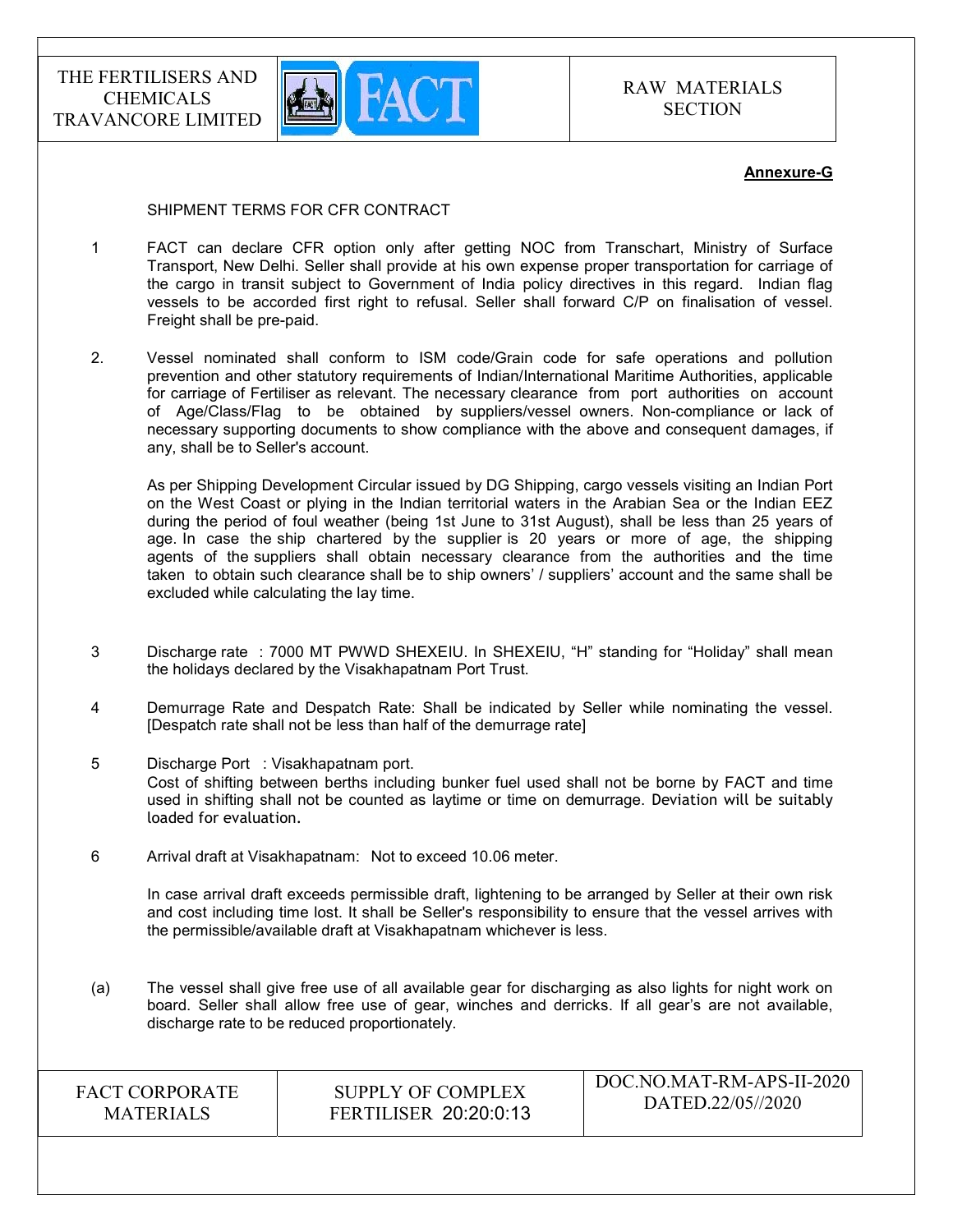

- (b) Cost of opening and closing of hatches shall be to ship owners / supplier's account and time used not to count as lay time.
- (c) Overtime to the account of party ordering the same. Officers" / Crews" overtime to be always for supplier's / ship owner's account.
- (d) Time consumed by the vessel in moving from the discharge port / anchorage to anchorage / discharging berth will not count as lay time.
- (e) All expenses and costs arising from the failure of the machines/equipments of the vessel, or if the vessel is pulled out from the berth on account of safety reasons by the port to be on the account of sellers.
- 7 The following vessel details shall be furnished by Seller while nominating vessel, by email [email id:rejeni@factltd.com] addressed to General Manager [IT&SP].
	-
	- i] Flag<br>ii] Clas Classification
	- iii] Year of built
	- iv] GRT/NRT, LOA & Draft
	- v] Registered owners
	- vi] Operators
	- vii] Charterers
	- viii] P&I club
	- ix] Hull U/W & terms of cover
	- x] Particulars of performance of vessel's last 2 voyages.
	- xi] Agents at load port and discharge port.
	- xii] Demurrage and despatch rates.
- 8 Expected loading days and arrival date at Visakhapatnam shall be intimated to FACT for each shipment while nominating the vessel in conformity with the Purchase Order.
- 9 Insurance:

 The vessel chartered by Seller shall not be more than 15 [Fifteen] years in age and shall be of the highest Lloyd's or equivalent classification, failing which Seller shall be liable for any additional insurance premium paid or payable by us. Any extra insurance and customs duty thereon due to age/class/flag/GIC non-approval of vessel shall be to Seller's account. Same shall be deducted from the Seller's bills. War risk premium for vessel and crew bonus, if any payable to vessel owners as per C/P for calling at nominated load port is to be borne by Seller.

- 10 On completion of loading, sailing details such as quantity, B/L No. and date, load port, ETA Visakhapatnam and value shall be faxed to General Manager [IT&SP] [email id:rejeni@factltd.com], Deputy General Manager Finance[Bills] [Fax: 91- 484 - 2545039] and FACT's under writers, details will be intimated later.
- 11 Seller shall obtain, from the carrier at his own expense on board shipped, Ocean Bill of Lading, clean and transferable in the name of FACT, dealing only with the cargo as per the Purchase Order to Visakhapatnam, India and courier the copies of the Shipping documents.

| <b>FERTILISER 20:20:0:13</b><br><b>MATERIALS</b> | <b>FACT CORPORATE</b> | SUPPLY OF COMPLEX | DOC.NO.MAT-RM-APS-II-2020<br>DATED.22/05//2020 |
|--------------------------------------------------|-----------------------|-------------------|------------------------------------------------|
|--------------------------------------------------|-----------------------|-------------------|------------------------------------------------|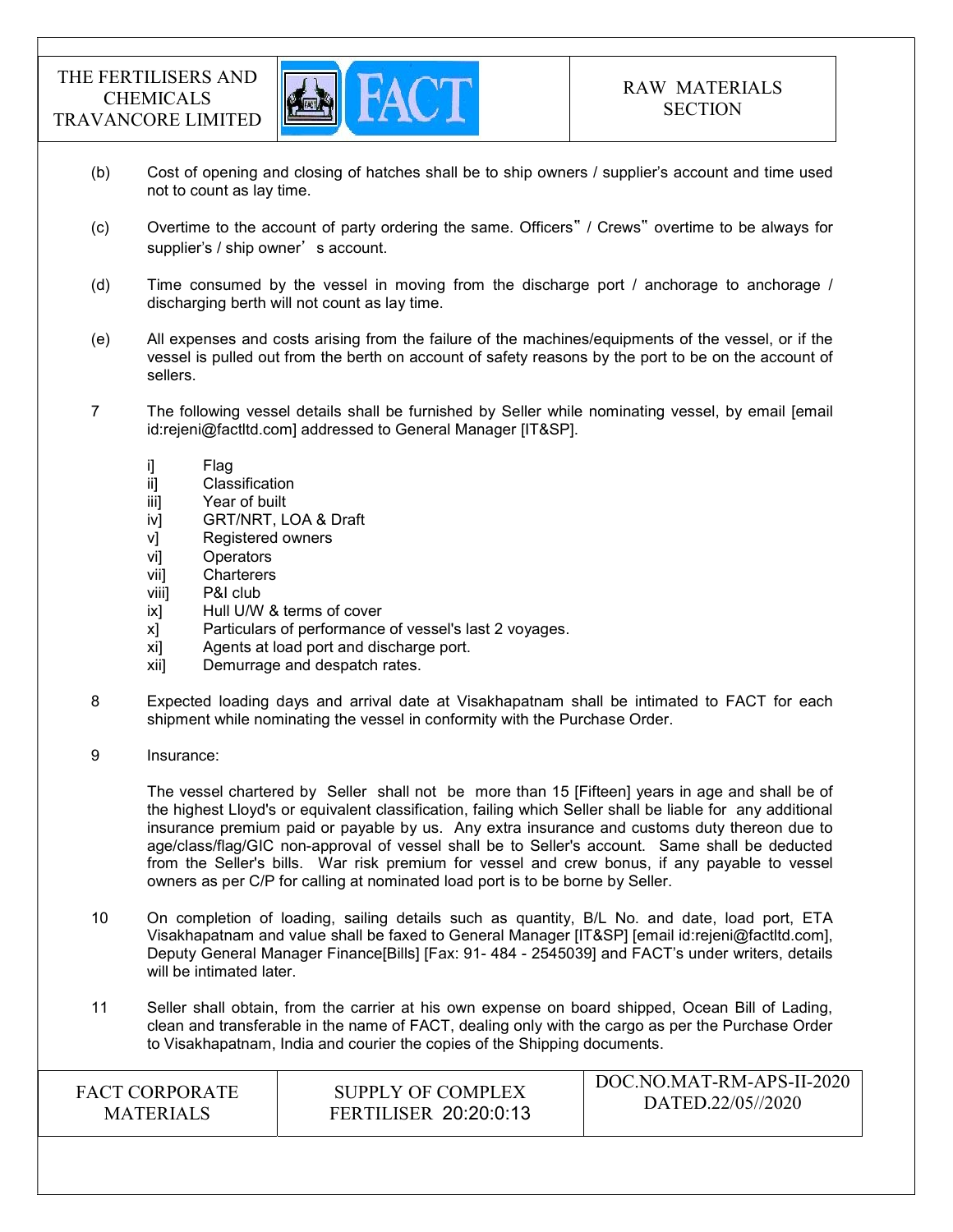

- 12 The sailing progress of vessel shall be reported to General Manager [IT&SP] by email id: rejeni@factltd.com at least 72 hours before arrival, stating the anticipated hour of arrival. Similar notice shall be given at least 48 hours, 36 hours and 24 hours in advance of the ETA of vessel and thereafter any change every 1 hour.
- 13 Laytime: Based on discharge rate of 7000 MT PWWD SHEXEIU. In SHEXEIU, "H" standing for "Holiday" shall mean the holidays declared by the Visakhapatnam Port Trust.

 N.O.R. time: NOR shall be tendered during official working hours only, i.e. between 09:30 hrs to 17:00 hrs from Monday to Friday and 09:30 hrs to 12:00 hrs on Saturday.

 Laytime shall commence only 24 hours after the receipt and acceptance of Notice of Readiness [N.O.R.] as above and shall end on completion of discharge.

 Time shall not be counted between 12.00 noon on Saturday and 8.00 a.m. on Monday and not between 5.00 p.m. (Noon if Saturday) on the last working day preceding a local and legal holiday and 8.00 a.m. on the first working day thereafter even if used, unless the vessel is already on demurrage. Receivers have the right to work during excepted period such time used not to count as lay time.

 If the port authorities prohibit discharging during night time, time so lost shall not count as used laytime.

- 14 Berthing delay on account of any reason over which FACT has no control including but not limited to tide not being available or other such natural causes, vessel missing the last pilot of the day, etc., shall not be included in laytime.
- 15 Any delay in commencing discharge on account of delay in obtaining the free pratique customs clearance, immigration, etc., by the vessel's agents and any port charges on this account shall not be to FACT's account.
- 16 If the vessel is unable to complete unloading within the allowable laytime, due to any cause attributable to FACT, FACT shall pay to Seller demurrage at the rate agreed to or as per C/P whichever is lower. Despatch rate shall not be less than half of the demurrage rate. Demurrage/despatch shall be settled within 30 days of mutual acceptance of laytime statement.
- 17 If, however, demurrage is incurred at the port of discharge by any reason over which FACT have no control including but not limited to fire, explosion, storm or by strike, lockout stoppage or restraint of labour by breakdown of machinery or equipment in or about the plant/unloading facilities of FACT or any other force majeure circumstances, no demurrage shall be payable.
- 18 FACT shall not be liable for any demurrage in the event of the vessel coming prior to or after the laydays stipulated by FACT. In case of early arrival, vessel shall be deemed to have given NOR at 9:30 hrs on the first working day of the laydays given by FACT.
- 19 At discharge port, dues on vessel shall be for the Seller's account, but dues on cargo including import duties, taxes and customs duties shall be to FACT's account.

| DATED.22/05//2020<br><b>FERTILISER 20:20:0:13</b><br><b>MATERIALS</b> | <b>FACT CORPORATE</b> | SUPPLY OF COMPLEX | DOC.NO.MAT-RM-APS-II-2020 |
|-----------------------------------------------------------------------|-----------------------|-------------------|---------------------------|
|-----------------------------------------------------------------------|-----------------------|-------------------|---------------------------|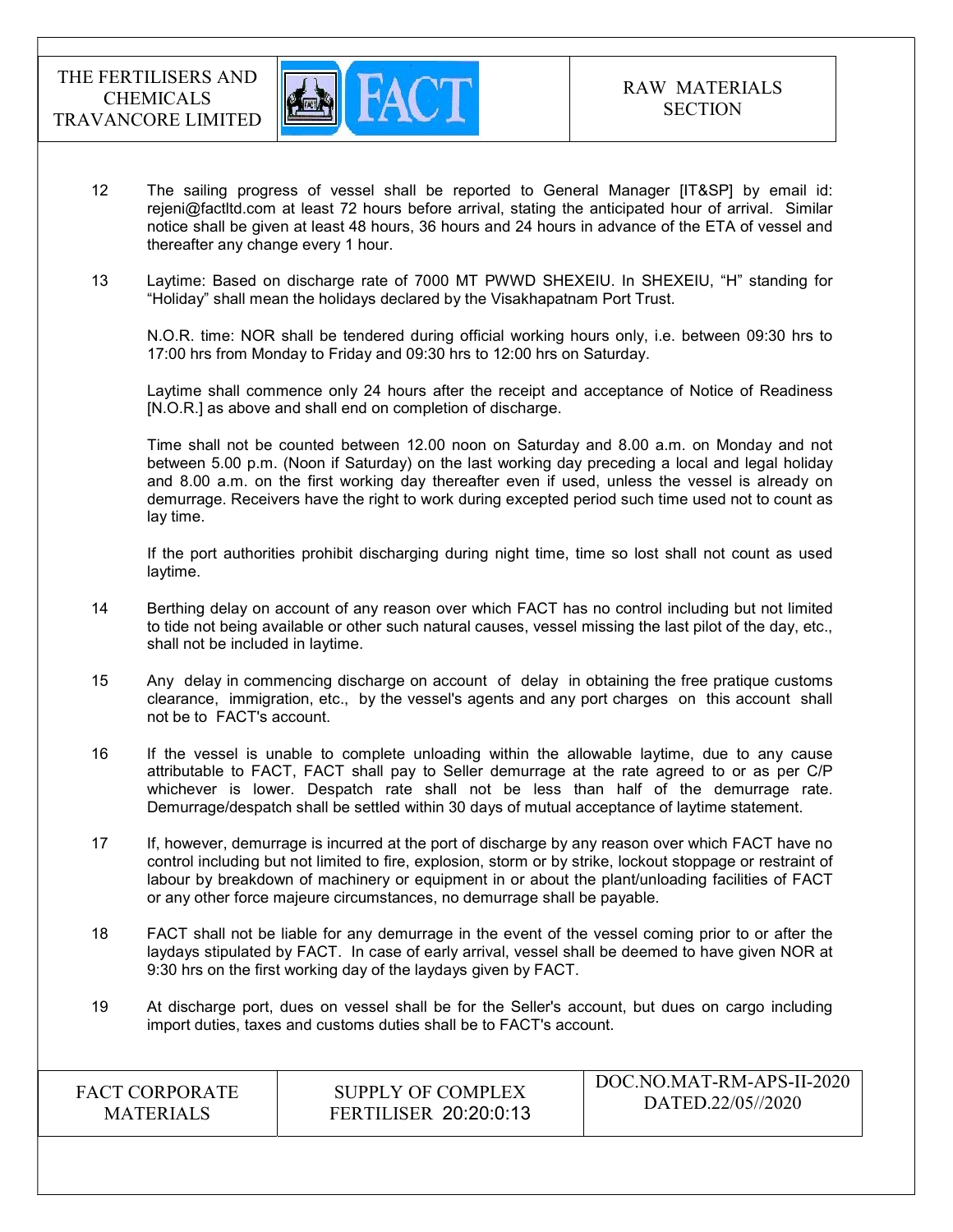

- 20 In case documents are not made available to FACT prior to arrival of vessel, delivery order shall be issued by Seller's/Vessel Owner's agents to FACT's representatives at Visakhapatnam against ordinary Letter of Indemnity issued by FACT. Freight to be pre-paid. Any delay, damages or costs in obtaining the delivery order for discharging the cargo from vessel owners/agents on account of non-settlement of dues to owners/port by Seller/Seller's agents or for any reason not attributable to FACT shall be to Seller's account.
- 21 Consignee:

 GENERAL MANAGER (IT&SP), FACT LTD, EEC BUILDING, MARKETING DIVISION, UDYOGAMANDAL, COCHIN - 683 501

Notify party:

 FACT MARKETING DIVISION, UDYOGAMANDAL, COCHIN - 683 501

-----

- 22 Vessel/crew shall comply with all rules and regulations of Visakhapatnam Port Trust.
- 23 All other terms and conditions shall be as per relevant charter party. The provisions stipulated in this Purchase Order shall however supercede those of the charter party wherever they are found to be at variance to each other.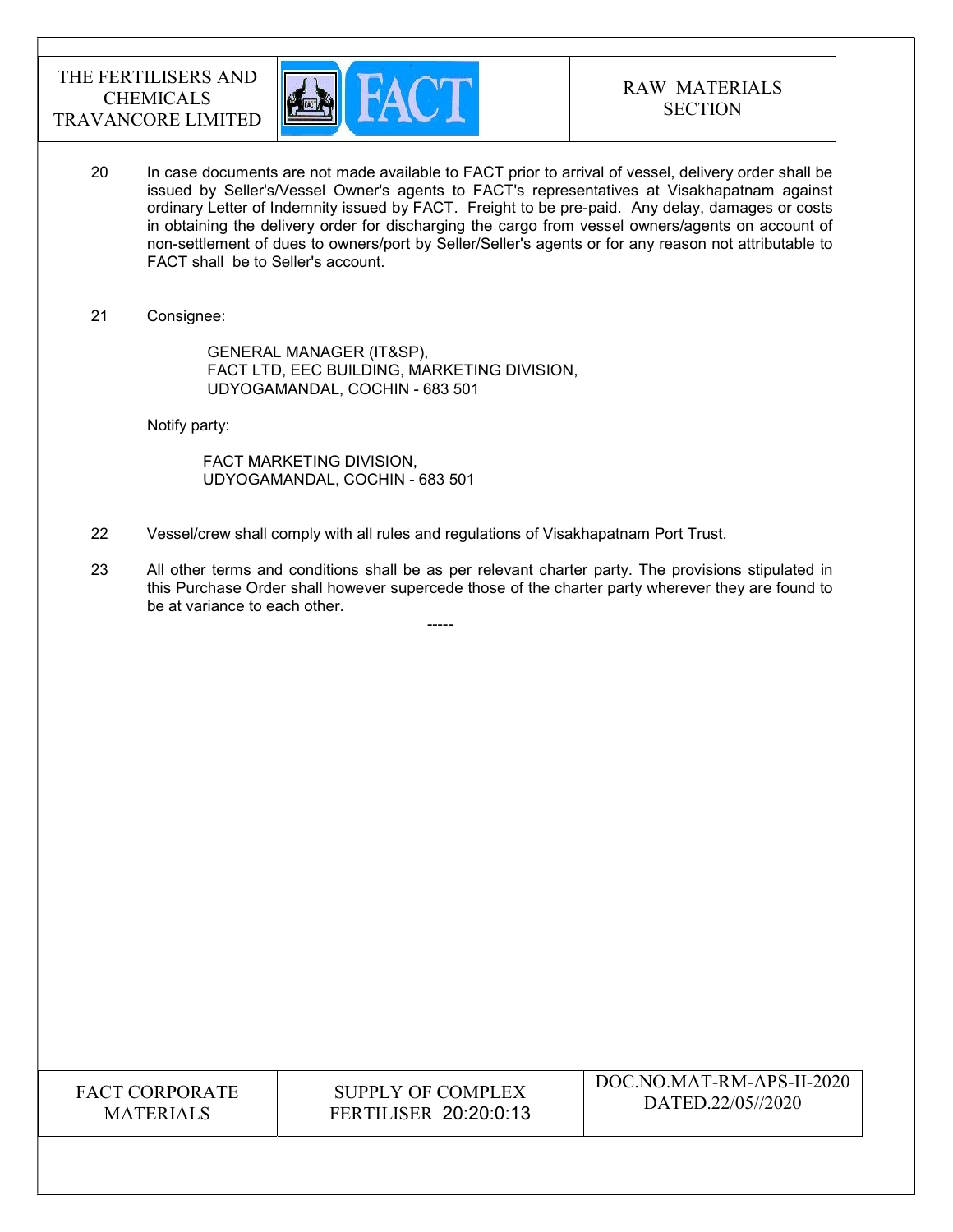

#### Annexure - H

### COMPLIANCE STATEMENT

Ref: Enquiry No. MAT-RM-APS-II-2020 dated 22/05/2020

We have read and understood all the Enquiry Documents (Enquiry Notice and all Annexures) against your enquiry no. MAT-RM-APS-II-2020 dated 22/05/2020 and hereby confirm our acceptance to the same except for the deviations listed below:

|                         |             | <b>LIST OF DEVIATIONS</b> |
|-------------------------|-------------|---------------------------|
| Document/<br>Clause No. | Description | Reasons for Deviations    |
|                         |             |                           |
|                         |             |                           |
|                         |             |                           |
|                         |             |                           |
|                         |             |                           |
|                         |             |                           |
|                         |             |                           |
|                         |             |                           |
|                         |             |                           |

Name of Vendor:

Name & Designation of Authorized Signatory:

Seal & Signature:

Date: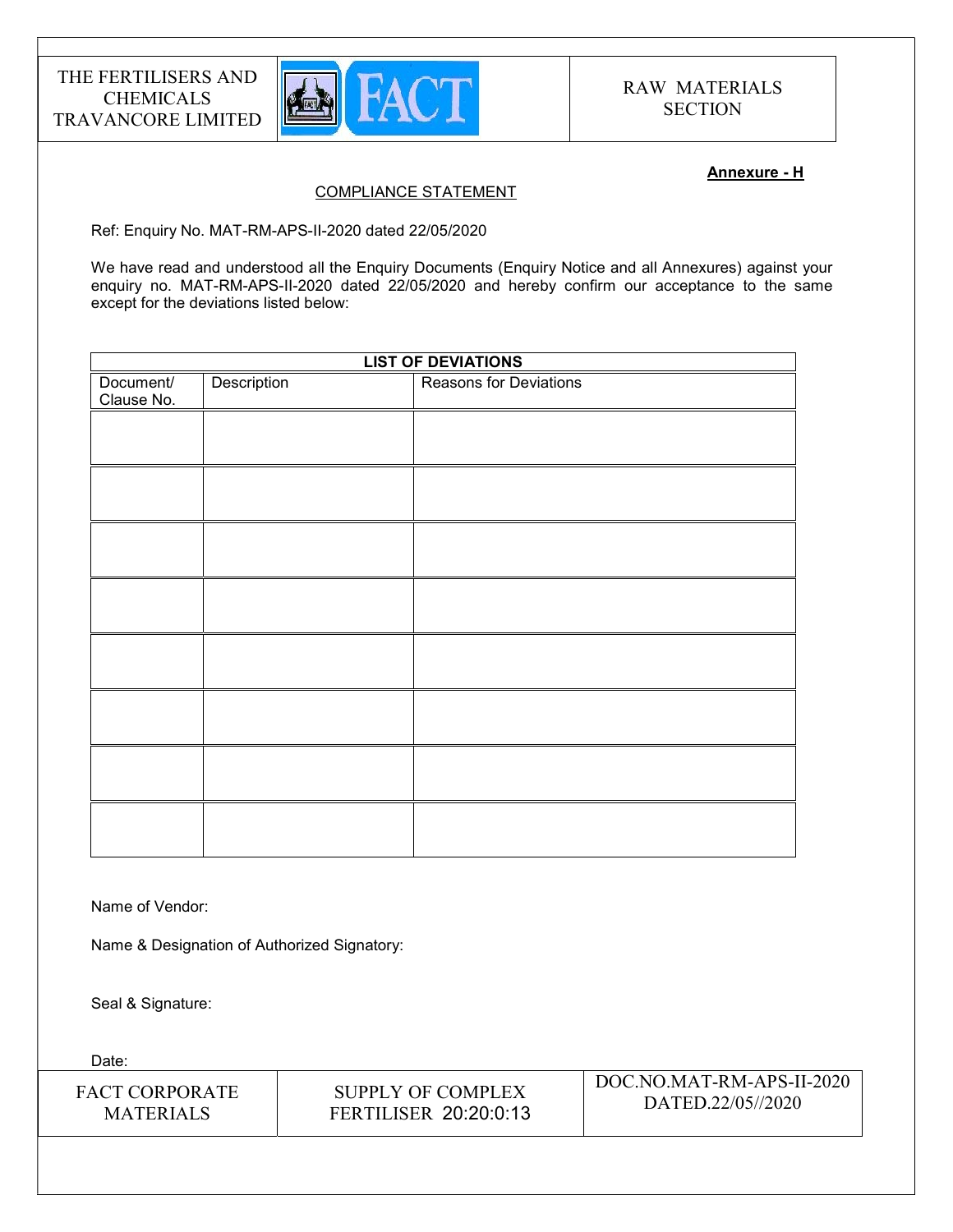

#### Annexure- J

Enquiry No. . MAT-RM-APS-II-2020 dated 22/05/2020

### (UN-PRICED COPY OF PRICE BID)

| SI. No | Price elements            | Whether Quoted or Not |
|--------|---------------------------|-----------------------|
| 1      | FOB 180 days Price        | Quoted / Not quoted   |
| 2      | CFR 180 days Price        | Quoted / Not quoted   |
| 3      | Franchise discount        | Quoted / Not quoted   |
| 4      | <b>Other Discounts</b>    | Quoted / Not quoted   |
| 5      | Arrival at Visakhapatnam: | During                |

Offer is valid till:

Name of Bidder:

Signature of Authorized Signatory

Date: Place: Seal: Seal: Seal: Seal: Seal: Seal: Seal: Seal: Seal: Seal: Seal: Seal: Seal: Seal: Seal: Seal: Seal: Seal: Seal: Seal: Seal: Seal: Seal: Seal: Seal: Seal: Seal: Seal: Seal: Seal: Seal: Seal: Seal: Seal: Seal: Seal:

FACT CORPORATE MATERIALS

SUPPLY OF COMPLEX FERTILISER 20:20:0:13 DOC.NO.MAT-RM-APS-II-2020 DATED.22/05//2020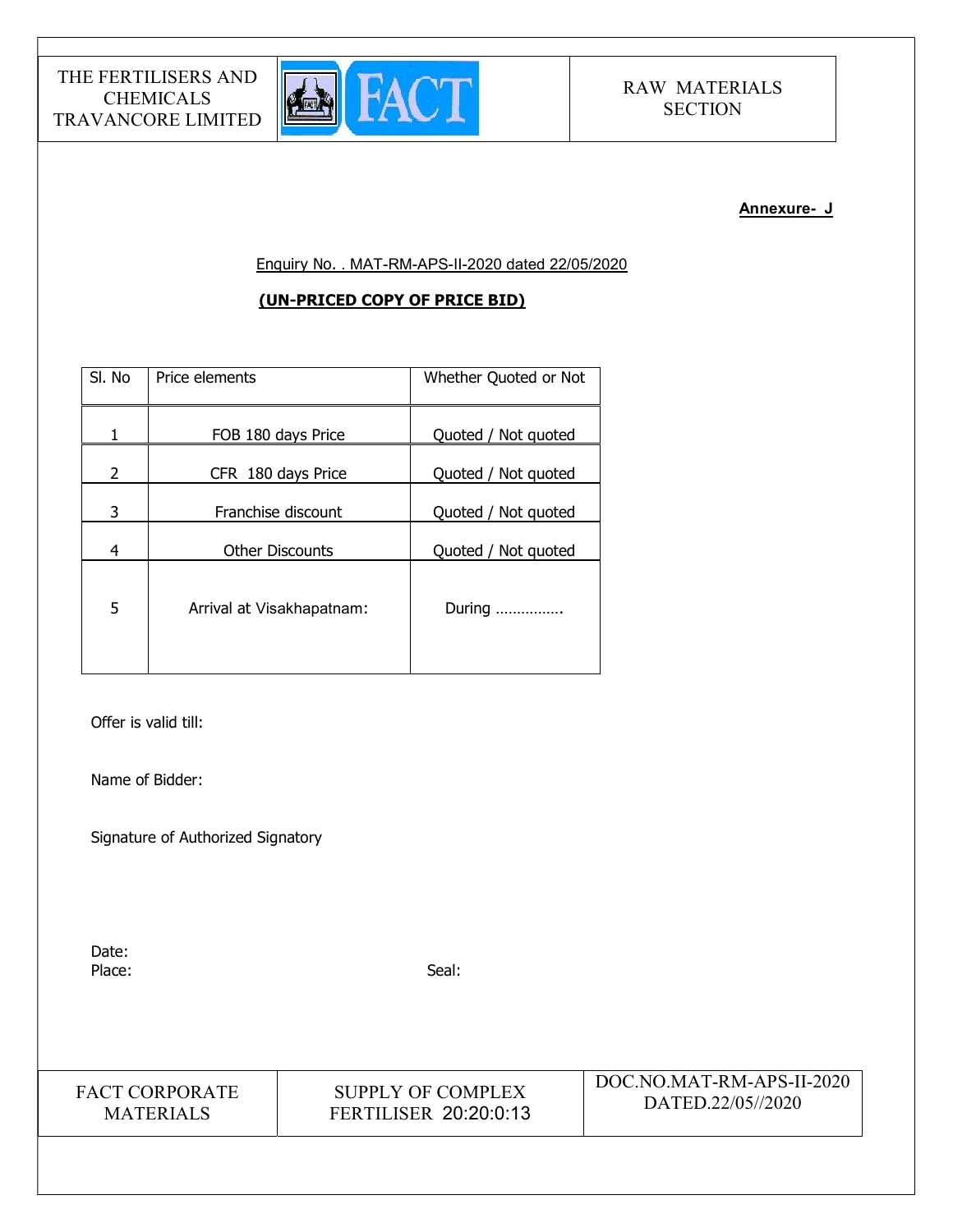

#### Annexure - K

### Enquiry No. . MAT-RM-APS-II-2020 dated 22/05/2020

### Part B- Price Bid

| SI. No         | Price elements            | Quote       |
|----------------|---------------------------|-------------|
| 1              | FOB 180 days Price        | USD  Per MT |
| $\overline{2}$ | CFR 180 days Price        | USD  Per MT |
| 3              | Franchise discount        | USD  Per MT |
| $\overline{4}$ | <b>Other Discounts</b>    | USDPer MT   |
| 5              | Arrival at Visakhapatnam: | During      |

Offer is valid till:

Name of Bidder:

Signature of Authorized Signatory

Date: Place: Seal: Seal: Seal: Seal: Seal: Seal: Seal: Seal: Seal: Seal: Seal: Seal: Seal: Seal: Seal: Seal: Seal: Seal: Seal: Seal: Seal: Seal: Seal: Seal: Seal: Seal: Seal: Seal: Seal: Seal: Seal: Seal: Seal: Seal: Seal: Seal:

FACT CORPORATE MATERIALS

SUPPLY OF COMPLEX FERTILISER 20:20:0:13 DOC.NO.MAT-RM-APS-II-2020 DATED.22/05//2020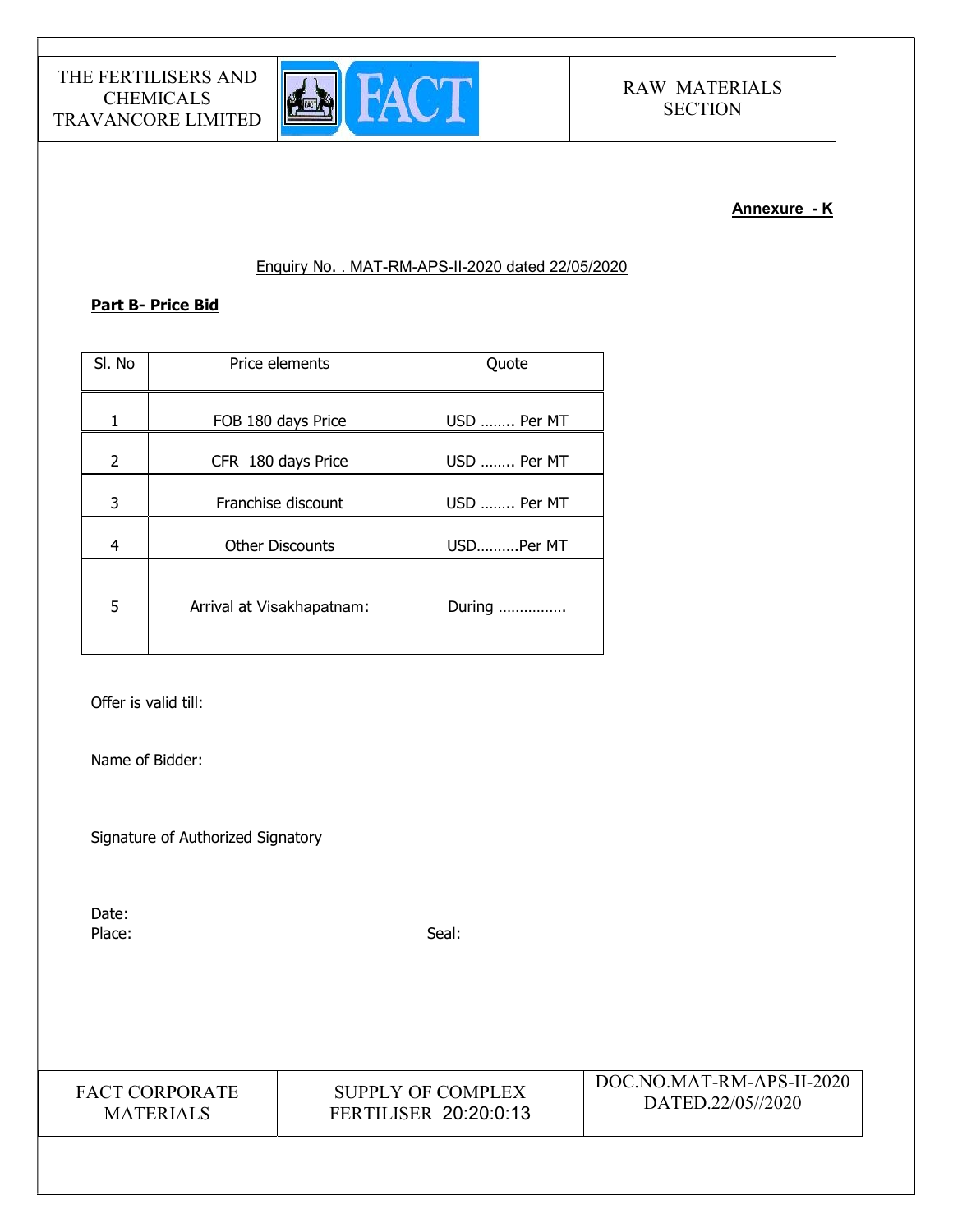

#### Annexure - L

### LIST OF FACT APPROVED BANKERS FOR BANK GUARANTEE:

Ref: Enquiry No. . MAT-RM-APS-II-2020 dated 22/05/2020

Please note that all bank guarantees against the above referred enquiry shall be issued and confirmed by the banks approved by FACT. The list of banks approved by FACT is attached.

#### A) STATE BANK OF INDIA

1. State Bank of India,

#### B) NATIONALISED BANKS:

- 1. Allahad Bank,
- 2. Andhra Bank,
- 3. Bank of Baroda,
- 4. Bank of India,
- 5. Bank of Maharashtra,
- 6. Canara Bank,
- 7. Central Bank of India,
- 8. Corporation Bank,
- 9. Dena Bank,
- 10. Indian Bank,
- 11. Indian Overseas Bank,
- 12. Oriental Bank of Commerce,
- 13. Punjab & Sind Bank,
- 14. Punjab National Bank,
- 15. Syndicate Bank,
- 16. UCO Bank,
- 17. Union Bank of India,
- 18. United Bank of India,
- 19. Vijaya Bank.
- C) OTHER BANKS:
	- 1. Bank of Rajasthan Limited,
	- 2. Catholic Syrian Bank Limited

| <b>FACT CORPORATE</b> |
|-----------------------|
| <b>MATERIALS</b>      |

SUPPLY OF COMPLEX FERTILISER 20:20:0:13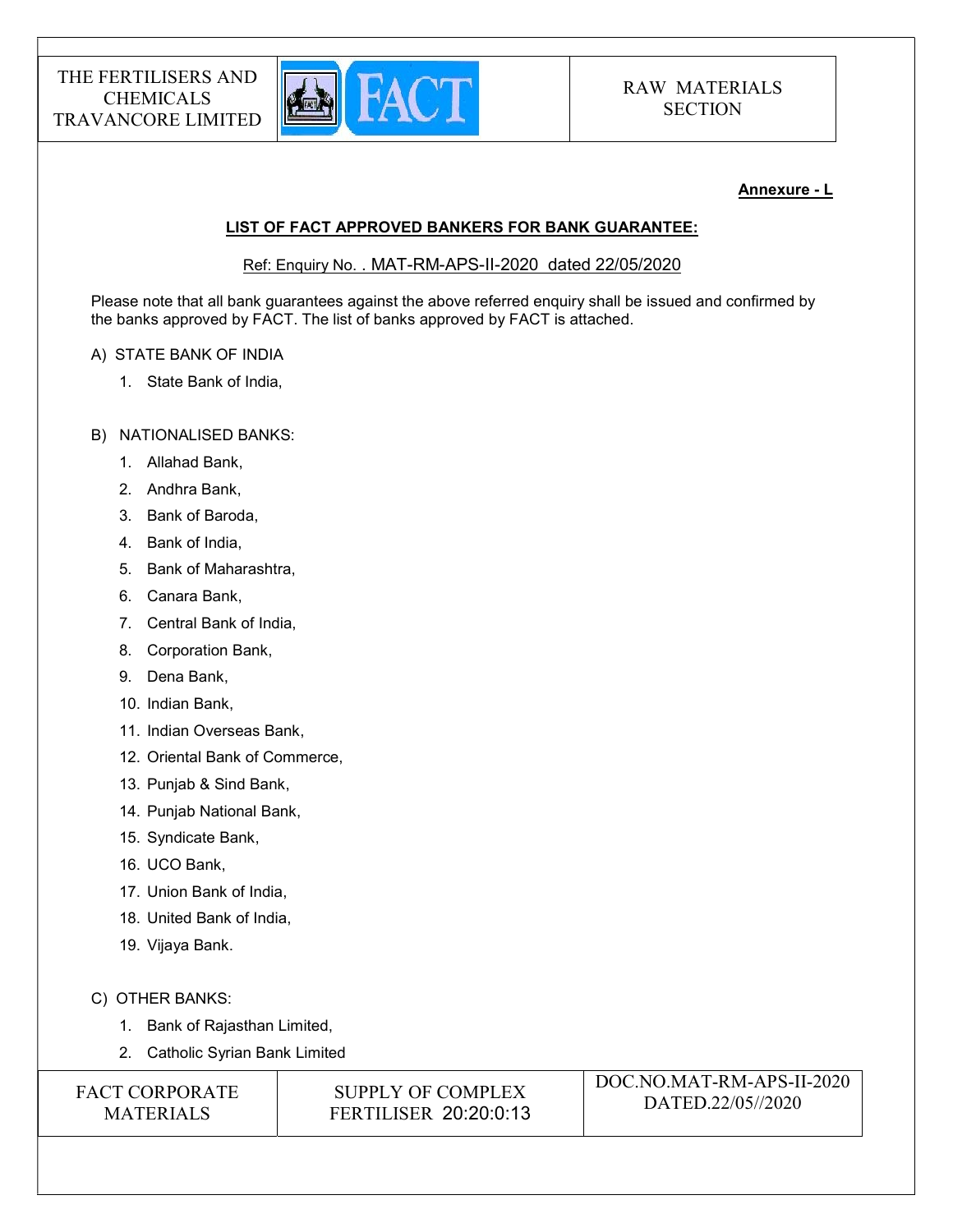

# RAW MATERIALS **SECTION**

- 3. Kotak Mahindra bank Ltd.,
- 4. South Indian Bank Ltd.,
- 5. Tamilnad Merchantile Bank Ltd.,
- 6. The Federal Bank Ltd.,
- 7. The Jammu & Kashmir bank Limited,
- 8. The Karnatka Bank Limited,
- 9. SBER Bank

### D) FOREIGN BANKS:

- 1. ABN AMRO Bank N.V.,
- 2. American Express Bank Limited,
- 3. Bank of American National Trust & Saving Association,
- 4. Bank of Tokyo Limited,
- 5. Barclays Bank PLC
- 6. BNP Paribas
- 7. Calyon Bank
- 8. Citibank N.A.,
- 9. Deutsche Bank,
- 10. Development Bank of Singapore (DBS)
- 11. Hong Kong & Shanghai Banking Corporation Limited,
- 12. ING Vysya Bank
- 13. JP Morgan Chase Bank,
- 14. Standard Chartered Bank.

E) PRIVATE SECTOR BANKS:

- 1. Axis Bank Ltd.,
- 2. Housing Development Finance Corporation Ltd., (HDFC)
- 3. ICICI Bank Limited,
- 4. IDBI Bank Limited,

Note: If the Bank Guarantee is issued by a bank outside India, a counter guarantee from an Indian nationalized/ scheduled bank in India shall be submitted.

# FACT CORPORATE MATERIALS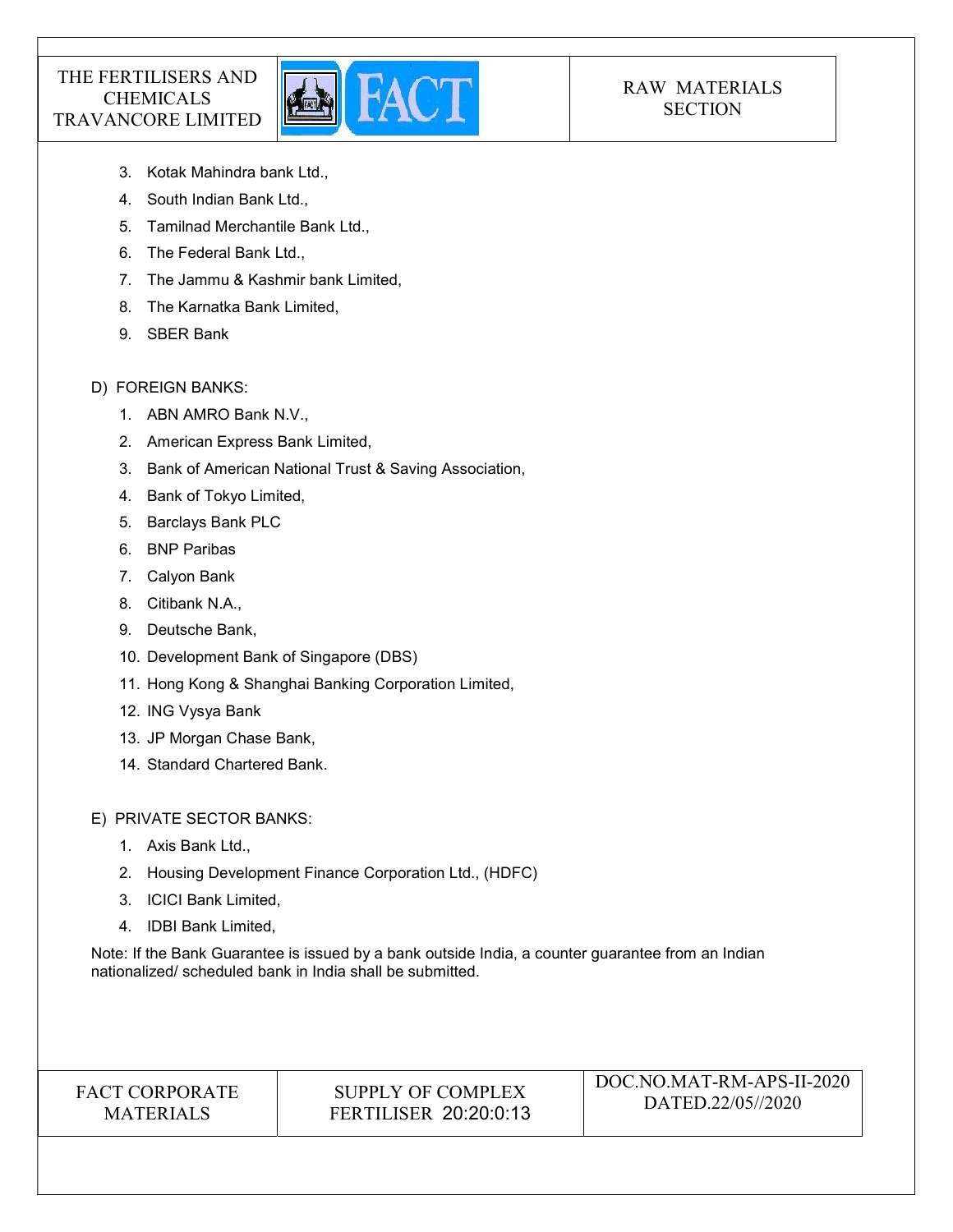

#### Annexure – M

#### PROFORMA OF BANK GUARANTEE IN LIEU OF SECURITY DEPOSIT (PERFORMANCE GUARANTEE BOND)

(To be obtained from a Nationalized / Scheduled Bank on Stamp Paper of Rs. 200/-).

The Fertilisers and Chemicals Travancore Limited, Udyogamandal P.O. Cochin - 683 501

WHEREAS FACT - Head Office, a Division of Fertilisers and Chemicals Travancore Limited, Udyogamandal P.O. Kerala (hereinafter called referred to as the Company) has placed a Purchase Order No...................dated...........with M/s...................... .......................... hereinafter called the supplier) for the supply of ........................... and whereas it is one of the conditions of the said purchase order that the Supplier shall either remit a sum of USD.............(US Dollars................................only) or furnish a Bank Guarantee for USD............. (US Dollars ...............................only)as security deposit for the due fulfillment of the said purchase order by the said Supplier.

In consideration of the Company having agreed to accept a Bank Guarantee from us towards such security deposit in lieu of the cash deposit in accordance with the terms and conditions of the above purchase order, we.................. the Bank (hereinafter referred to as the Bank) do hereby undertake to pay the Company merely on demand any sum or sums from time to time demanded by the Company up to a maximum of USD...... (US Dollars............. only) being the amount of the security deposit against any loss or damage caused to or suffered by or would be caused to or suffered by the Company by reason of any breach by the said Supplier of any of the terms and conditions contained in the said purchase order.

We, the said Bank, do hereby undertake to pay the amount so demanded by the Company without any demur merely on a demand from the Company stating that the amount claimed is due by way of loss or damage caused to or suffered or would be caused to or suffered by the Company by reason of breach by the said Supplier of any of the terms and conditions contained in the said contract. Any such demand made on the Bank shall be conclusive as regards the amount due and payable by the Bank under this guarantee.

We undertake to pay to the Company any money so demanded notwithstanding any dispute or disputes raised by the said Supplier in any suit or proceeding pending before any court or Tribunal relating thereto our liability under this being absolute and unequivocal.

The payment so made by us under this Guarantee shall be a valid discharge of our liability for payment thereunder and the said Supplier shall have no claim against us for making such payment.

We ........................... further agree that the guarantee herein contained shall remain in full force and effect during the period that would be taken for the performance of the said contract and that it shall continue to be enforceable till all the dues of the Company under or by virtue of the said contract have been fully paid and its claim satisfied or discharged or till the Company certifies that the terms and conditions of the said contract have been fully and properly carried out by the said Supplier and accordingly discharges this guarantee.

 $\overline{D}$ We .............................. further agree with the said Company that they shall have the fullest liberty without our consent and without affecting in any manner our obligations hereunder to vary any of the terms

| <b>FACT CORPORATE</b> | SUPPLY OF COMPLEX            | DOC.NO.MAT-RM-APS-II-2020 |
|-----------------------|------------------------------|---------------------------|
| <b>MATERIALS</b>      | <b>FERTILISER 20:20:0:13</b> | DATED.22/05//2020         |